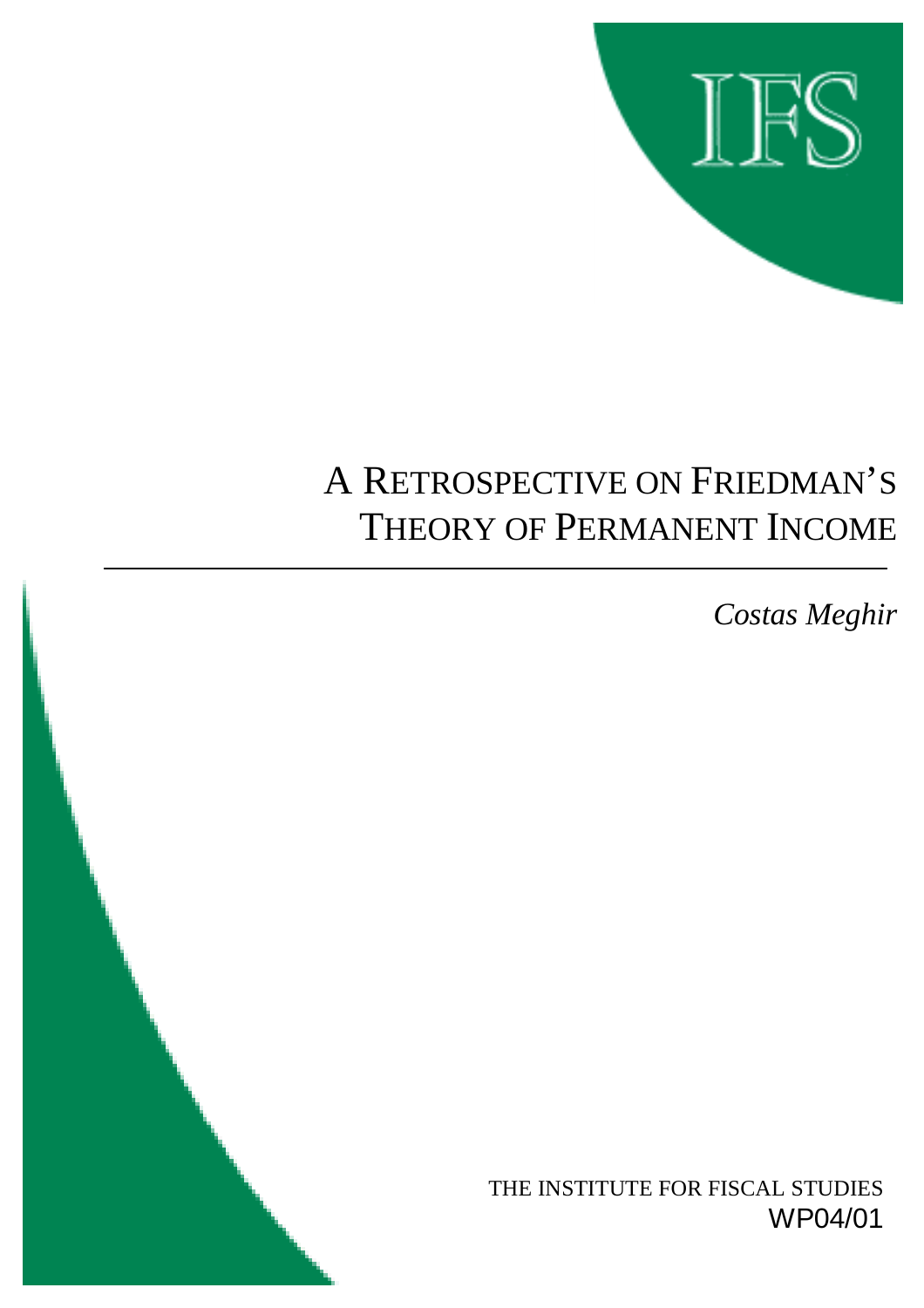# **A Retrospective on Friedman's Theory of Permanent Income**

Costas Meghir<sup>1</sup>

# **University College London and Institute for Fiscal Studies**

November 2002

This Version January 2004

# **Abstract**

l

Friedman's book on the "Consumption Function" is one of the great works of Economics demonstrating how the interplay between theoretical ideas and data analysis could lead to major policy implications. We present a short review of Friedman's Permanent Income Hypothesis, the origins of the idea and its theoretical foundations. We give a brief overview of its influence in modern economics and discuss some relevant empirical results and the way they relate to the original approach taken by Friedman.

<sup>&</sup>lt;sup>1</sup> **Acknowledgements:** This article was prepared for a conference in honour of Milton Friedman at the University of Chicago in November 2002, on the occasion of his  $90<sup>th</sup>$  Birthday. I thank the organisers for the invitation. I also thank Orazio Attanasio, Richard Blundell, Martin Browning, Jim Heckman, Hide Ichimura, an anonymous referee and colleagues at IFS and UCL for useful discussions that helped me organise this presentation. I am of course responsible for all errors and interpretations.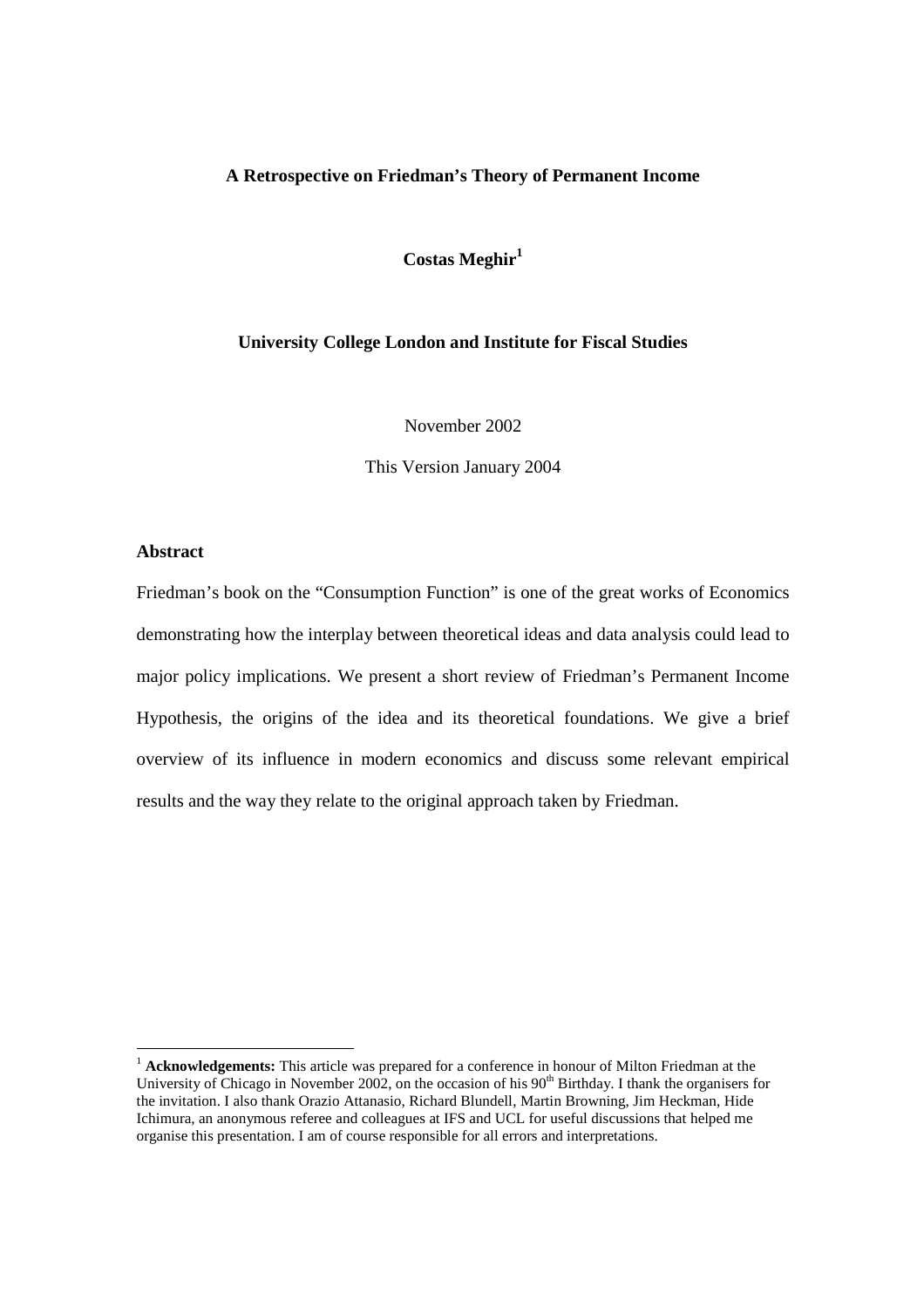# **Introduction**

Friedman's book on the "Consumption Function" is one of the great works of Economics demonstrating how the interplay between theoretical ideas and data analysis could lead to major policy implications. The theory of the Consumption function played an important role in explaining why traditional Keynesian demand management, through transitory tax policy or other transitory income boosting measures can have little or no effect on real consumption and on the desired policy outcomes. The apparently simple ideas in this excellent book have been so insightful and powerful that they have given rise to a huge amount of research, both theoretical and empirical, which continues to this date. In this short article I trace out some of the research relating to the Permanent Income Hypothesis (PIH), particularly that which has been based on microeconomic data, and I demonstrate the relevance of these ideas for our current way of thinking about consumption, savings and income processes.

Friedman and Kuznets (1954) "Incomes from Independent Professional Practice" which was actually written in the early 1940s but delayed in publication, first formulated many of the ideas of the PIH, including the permanent/transitory decomposition of income in the volume. The core of these ideas, together with further tests, was brought together in Friedman's "Consumption function". In my review of the PIH I draw mainly from this latter work.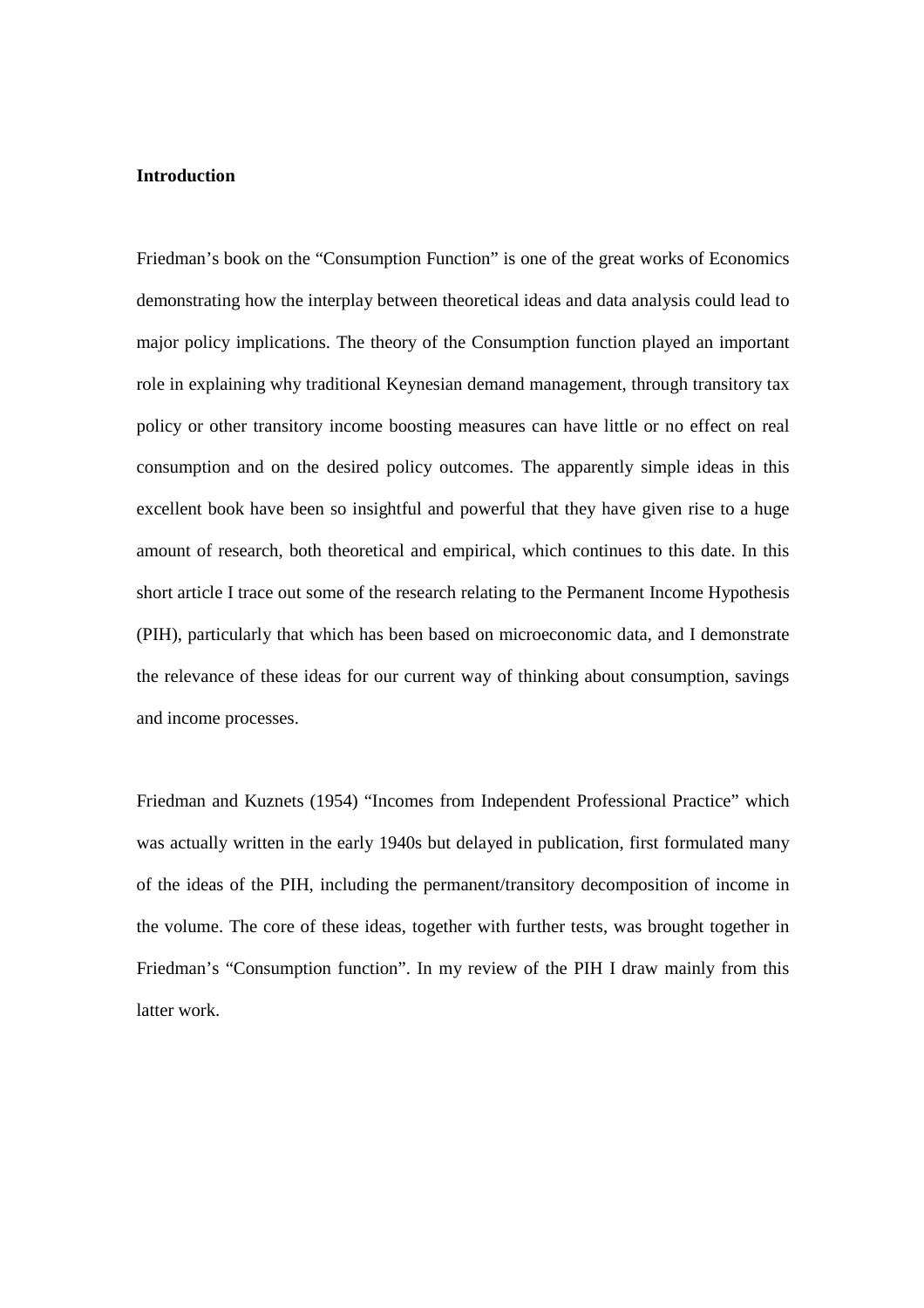### **The Permanent Income Hypothesis**

### *A statement of the Hypothesis*

Milton Friedman's PI hypothesis originates from the basic intuition that individuals would wish to smooth consumption and not let it fluctuate with short run fluctuations in income. In fact the model was developed to explain important empirical facts in a unified framework. For example, why is income more volatile than consumption and why is the long run marginal propensity to consume out of income higher than the short run one. To answer these questions Friedman hypothesized that individuals base their consumption on a longer term view of an income measure, perhaps a notion of lifetime wealth or a notion of wealth over a reasonably long horizon. The basic hypothesis posited is that individuals consume a fraction of this *permanent* income in each period and thus the average propensity to consume would equal the marginal propensity to consume. The propensity itself could vary with a number of factors, including the interest rate and taste shifter variables, or could reflect uncertainty – we will return to these important insights below.

Friedman set himself the task of testing his hypothesis against an increasing set of empirical facts from time series data and budget studies. The standard least squares regression of consumption on income would always point to a marginal propensity to consume below the average propensity. Conditioning on extra regressors seems to make things worse. It is at this point that Friedman's ingenuity, brought together the literature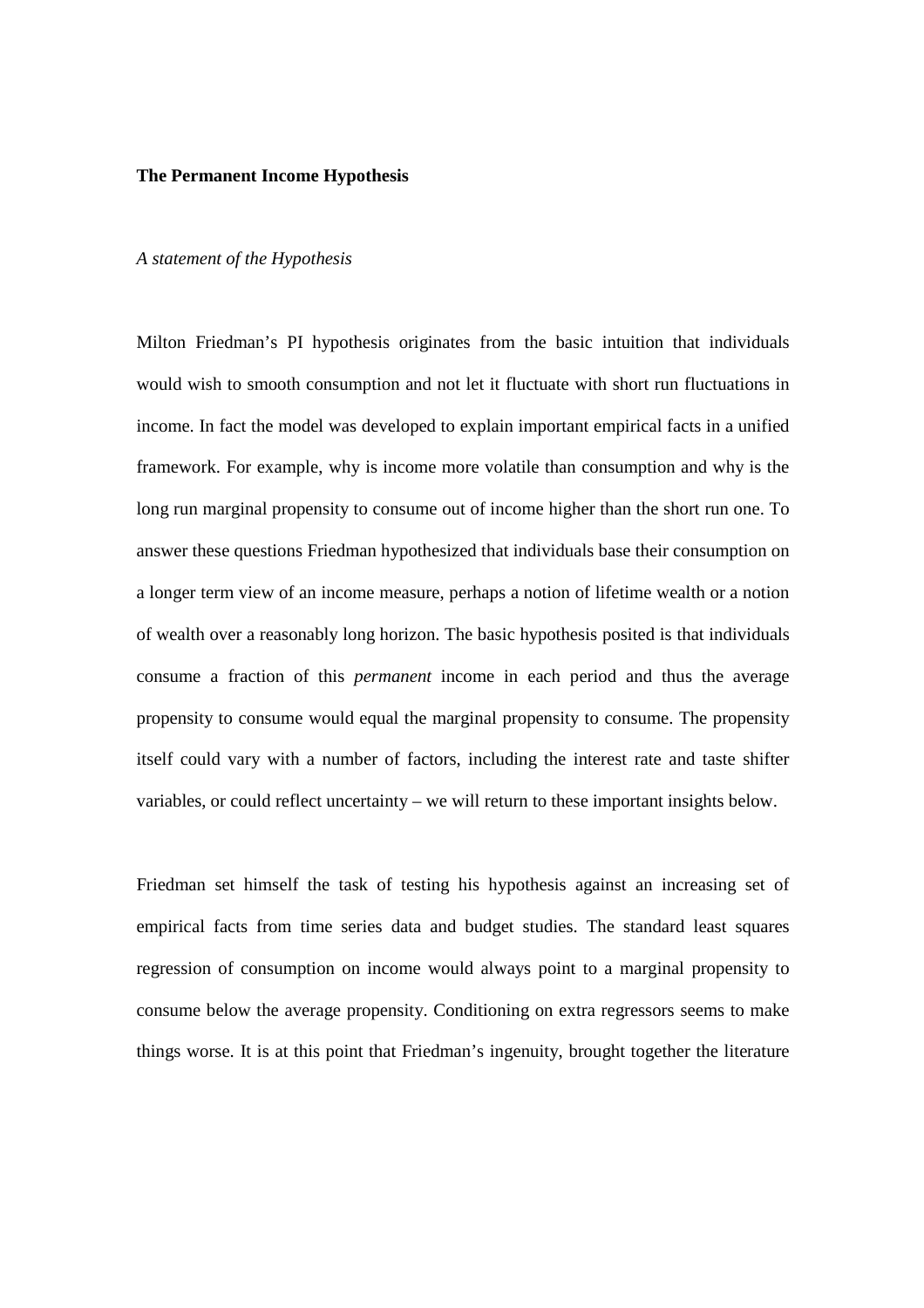on budget studies by Margaret Reid, Morgan and others<sup>2</sup>, as well as time series analyses with Econometric ideas on measurement error to devise estimation techniques, that not only allowed the testing of the basic hypothesis, but led to the estimation of underlying parameters that directly characterised the Permanent Income Hypothesis (PIH). As far as the role of measurement error is concerned the works of great economists and statisticians of the time, namely Harold Hotelling<sup>3</sup> and James Durbin, influenced Friedman. He brings together empirical results and statistical theory, and develops new results by combining these with his economic ideas.

The ingredients of Friedman's model are permanent consumption  $(c_n)$ , permanent income ( $y_p$ ), transitory consumption ( $c_t$ ), transitory income ( $y_t$ ). Measured income is the sum of *permanent* and *transitory* income  $(y<sub>r</sub>)$  and measured consumption is the sum of *permanent* and *transitory* consumption  $(c_i)$ , i.e.

 $c = c_n + c_t$  and

 $y = y_p + y_t$ 

Permanent consumption is determined by the equation

 $c_p = k(r, z) y_p$ 

where  $k(r, z)$  is the average (or marginal) propensity to consume out of permanent income which depends on the rate of interest and on taste shifter variables *z*. The

<sup>&</sup>lt;sup>2</sup> See Reid (1952) and Morgan (1951).<br>
<sup>3</sup> See Hotelling (1933) and Friedman (1992) on the regression fallacy.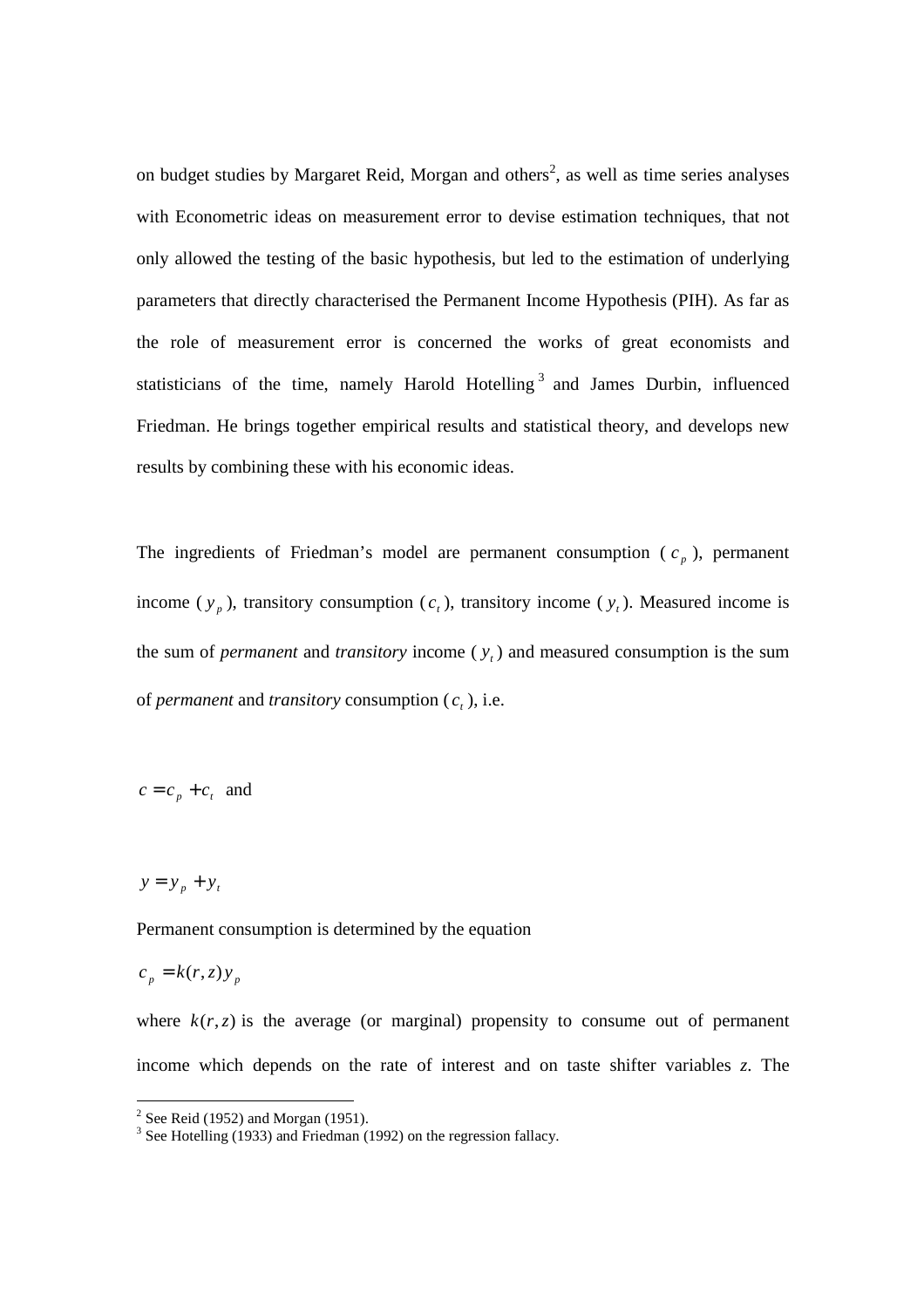transitory components may reflect genuine fluctuations, or measurement errors. The key point is that the consumption plan does not depend on the transitory components. To provide empirical content to this hypothesis, Friedman added the assumptions that the transitory components are uncorrelated to each other and uncorrelated to the permanent component.

Friedman then goes on to show that the slope coefficient of a regression of observed consumption on observed income would lead to an underestimate of the marginal propensity and to a positive estimated intercept. Moreover he shows that the rate of attenuation of the marginal propensity to consume is equal to the ratio of the variance of the permanent income to total income in the data at hand (cross section or time series). This is now known as attenuation bias due to classical measurement error; He also showed that the rate at which *k* is attenuated is equal to the elasticity of observed consumption to observed income which provided him with an independent test of the PIH, since he could estimate the same parameter by two different ways, using different data sets.

Using this simple, but ingenious apparatus he set out to explain the results from budget studies and time series data that seemed to contradict the permanent income hypothesis:

Why is it the case that the marginal propensity to consume in cross sectional data is lower than the average propensity and how can this be reconciled with the fact that the consumption function shifts upwards over time? His interpretation was that the results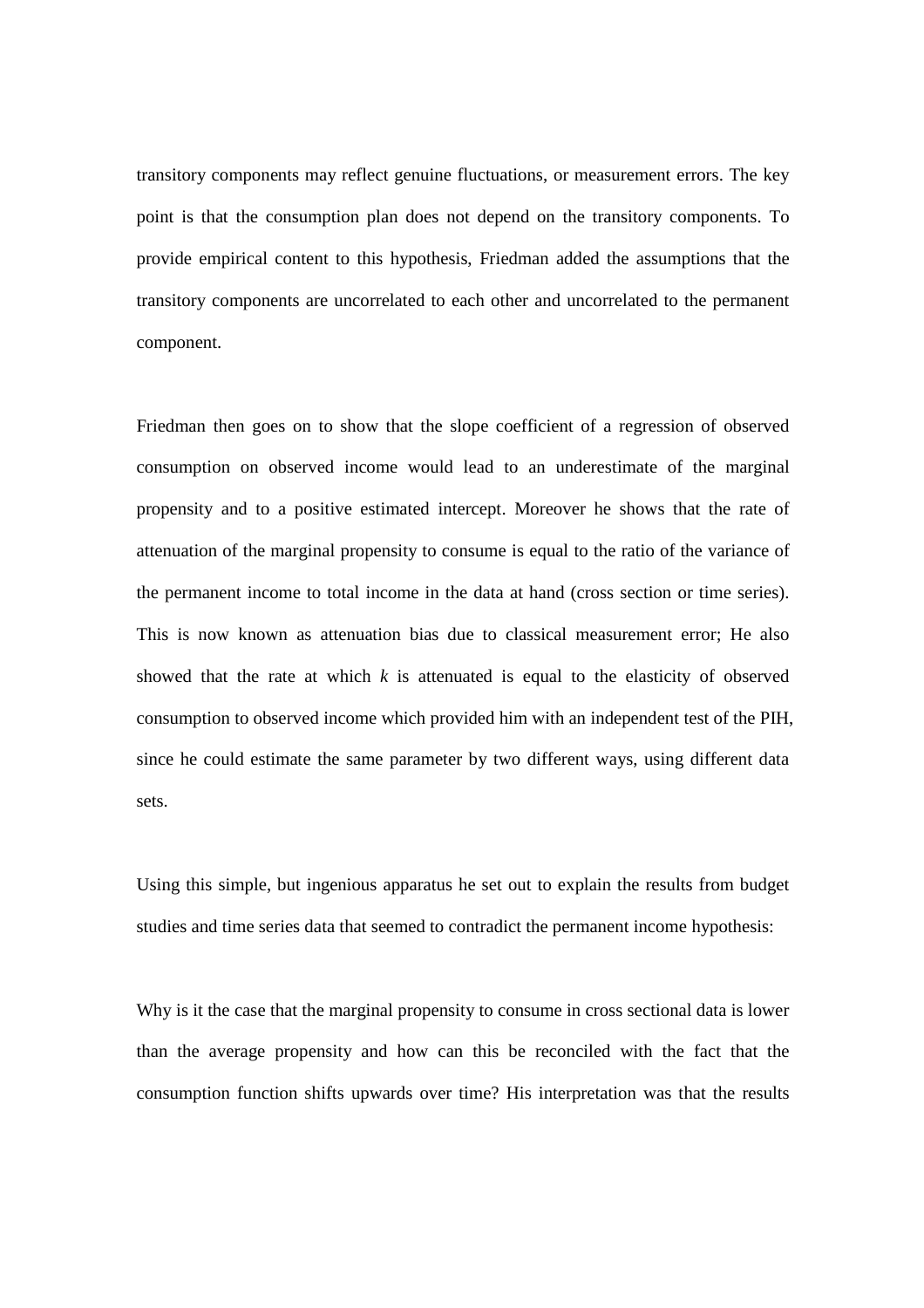from a single cross section suffer from attenuation bias and the estimated consumption function using observed data shifts over time because permanent income goes up; thus for a given level of observed income, permanent income is higher in later years than in earlier ones. In fact if one joins the average observed pairs of consumption-income points across time one recovers a function that implies that the marginal propensity is equal to the average one, in the data that Friedman used. The idea is that average income reflects (average) permanent income, since by the law of large numbers the transitory components average out. The pattern is repeated in a number of other data sets and circumstances. For example an interpretation of why Blacks save more than Whites with the same observed income is that the former have lower permanent income than Whites. When we condition on Blacks being in the same *observed* income class, the transitory component of income (which does not affect consumption) is likely to be larger among Blacks than Whites. Similar arguments can be made when we compare the self-employed to the salaried workers or farm to non-farm households, the first in each pair having larger transitory components to their income.

The evidence he presented in favour of the PIH is compelling; however it is interesting to interpret the method of analysis that Friedman used with modern terminology and to state explicitly the assumptions made, since this will allow us to motivate the subsequent research on consumption.

By comparing averages over time or across different groups of individuals, Friedman is implicitly using Instrumental variables, now a well recognised technique for dealing with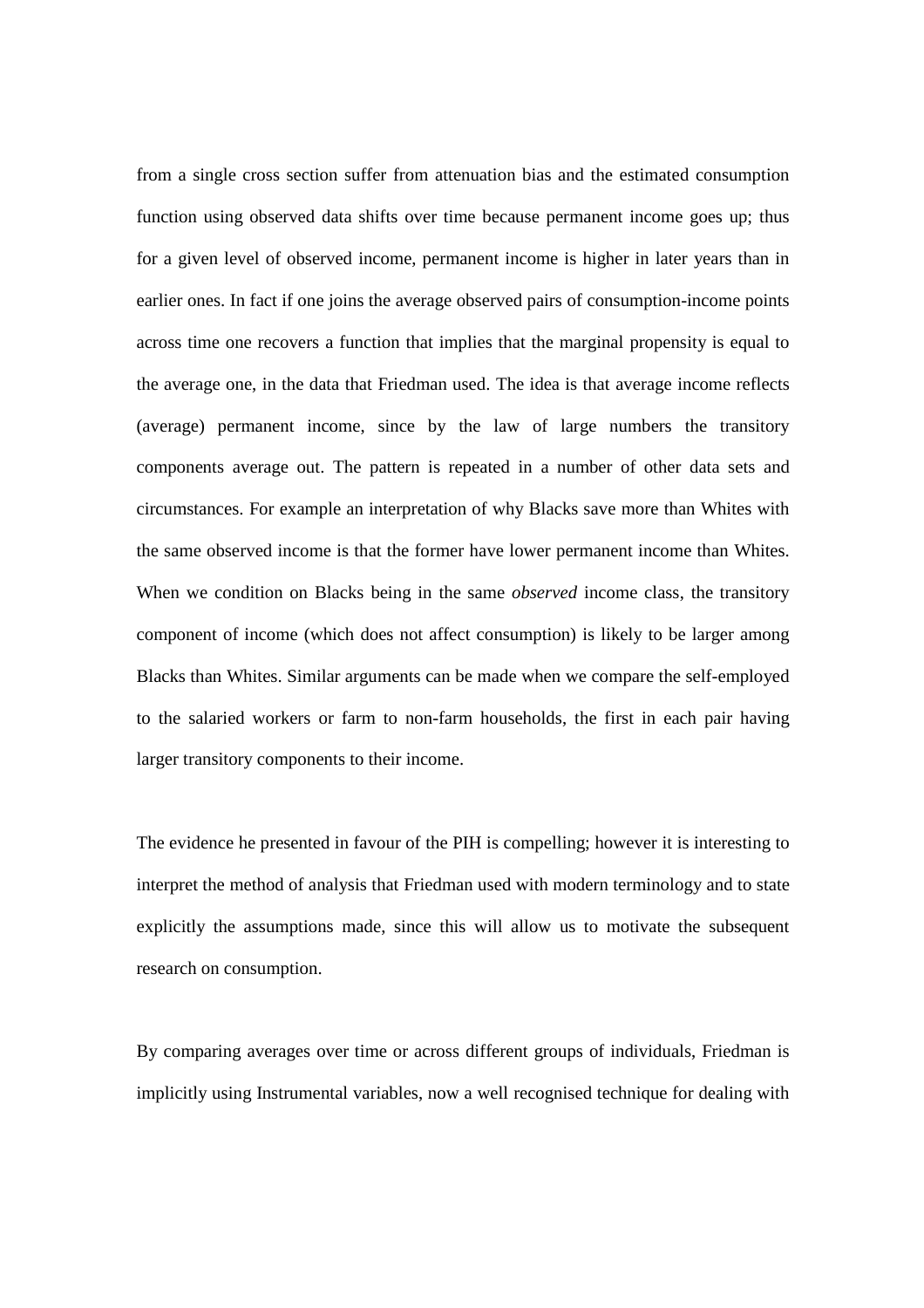*classical* measurement error in linear models.<sup>4</sup> Take the comparisons over time. The basic premise is that because of overall growth, later time periods are associated with higher permanent income. Moreover, if neither the mean of the transitory component of income nor preferences change over time we can use time as an instrument; the procedure used is what has recently been used to describe the generalised Wald estimator. Wald (1940) suggested comparing group averages to overcome measurement error, although the way he approached grouping was not quite right. This is because he defined groups by class intervals of the variable that was supposed to be measured with error. The group averages will not be devoid of measurement error in this case. Friedman's approach, in the same spirit, was actually correct and bypassed Wald's error because he constructed groups based on other variables, such as time or ethnicity or occupation. Moreover, what Friedman did informally, joining means across groups, Eisner (1958) implemented formally by using as comparison groups occupation, city class categories and/or age either alone or crossed. When regressing group means of consumption on group means of income Eisner (1958) found a remarkable agreement of the facts with the PIH, as all elasticities in the between group regressions were very close to one.

There may be reasons to question some of the assumptions underlying the empirical analysis of both Friedman and Eisner, as is often the case. For example the analysis relies on whether we believe preferences (and other factors determining consumption) are similar enough across the groups we are comparing or across time. Nevertheless, this is

l

<sup>&</sup>lt;sup>4</sup> See Goldberger (1972) for an account of Instrumental Variables as a method for dealing with endogeneity and errors in variables with non-experimental data. Angrist and Krueger (2001) give a recent account of the use of the technique.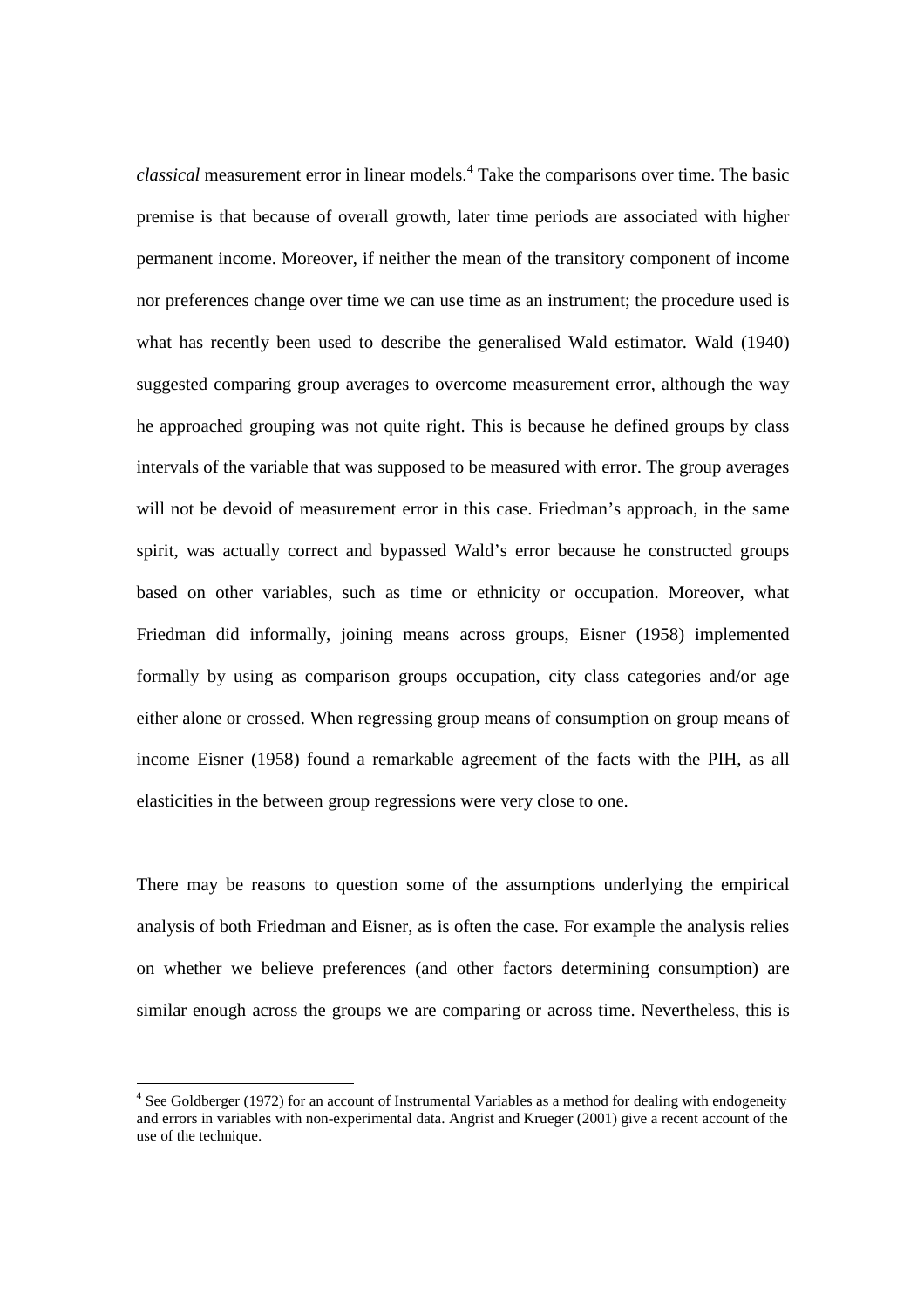one of the first theoretically coherent applications of instrumental variables to empirical analysis, with extraordinarily successful results.

#### **The notions of Permanent Income**

The PIH provides a flexible framework for the study of consumption and savings. Much of the subsequent research has filled in those elements necessary for explaining aspects of the data, thus defining the agenda for research on consumption and savings. Contrary to formal versions of the model, which I discuss later, the PIH as stated by Friedman did not take a very firm view on the appropriate horizon for consumer choice. The basic hypothesis requires a rolling horizon, which allows some degree of smoothing of consumption. However, the flexibility of the hypothesis comes at a price, since it is hard to define the theoretical underpinnings of the model, and consequently it is hard to make more detailed statements about policy.

The loose definition of permanent income leaves open the question of its measurement. A moving average or distributed lag of past incomes are both options that have been suggested. However the way one measures permanent income should be part of the model and has to do with the way individuals form expectations as well as with the stochastic process underlying income. Friedman points this out in the Consumption function book when he states that that permanent income is best defined "… to be whatever seems to correspond to consumer behaviour." This invites us to use theory to identify from the data on consumption the correct notion of permanent income, or as happened eventually, to bypass its measurement completely, when testing the hypotheses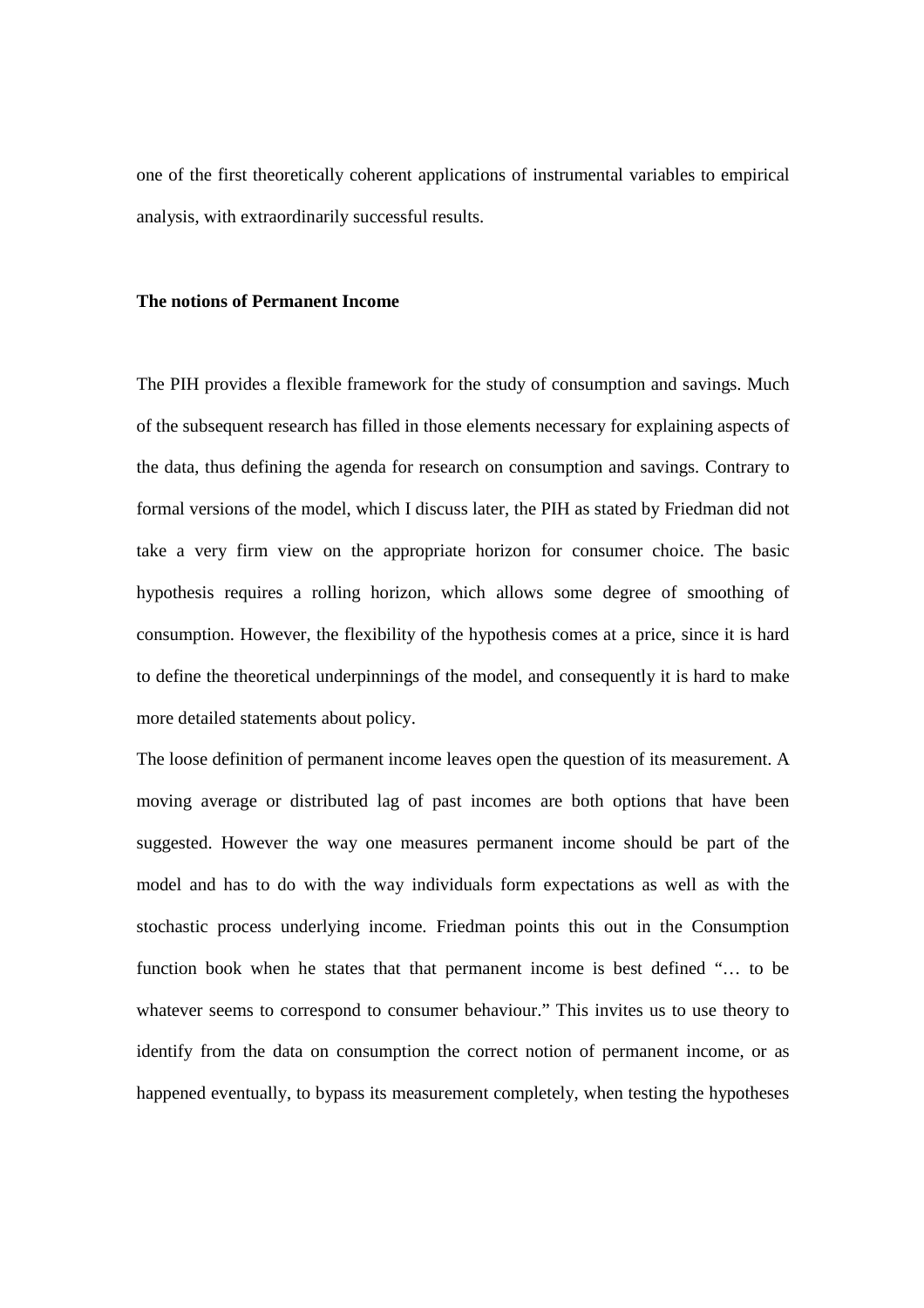corresponding to some version of the PIH. The development of the Euler equation approach for the study of savings and consumption, the introduction of Rational expectations in Economic modelling and the Lucas (1976) critique, provided both the motivation and the means by which to develop tests of the PIH that did not involve measuring PI, at least with backward looking distributed lags, or other similar tools.

We will now turn to describing the theoretical foundations of the hypothesis and the empirical analysis that followed.

# **The theoretical foundations of the PIH**

There have been other attempts to explain consumption behaviour. The reason the PIH has endured so much is that, beyond its simple intuitive appeal, is because it is a special case of an intertemporal optimisation model of consumer behaviour, which is the most coherent and logically consistent model we have at present.<sup>5</sup> This model has its roots in the works of Irving Fisher (1907) and Ramsey (1928) and has since been developed in many directions.

Let us recall the basic elements of this model. Since the PIH includes the notion of shocks to income, which may reflect real but transient or even permanent fluctuations to income, the theoretical framework should allow for uncertainty.

<sup>&</sup>lt;sup>5</sup> There have been many models of consumption. An influential example is the Keynesian consumption function (Keynes, 1935) based as Keynes put it on a "basic psychological law". However his consumption function lacks any microeconomic foundations based on individual optimisation. An alternative is Duesenburry (1949) which was based on the idea that relative positions in the income distribution matter for utility.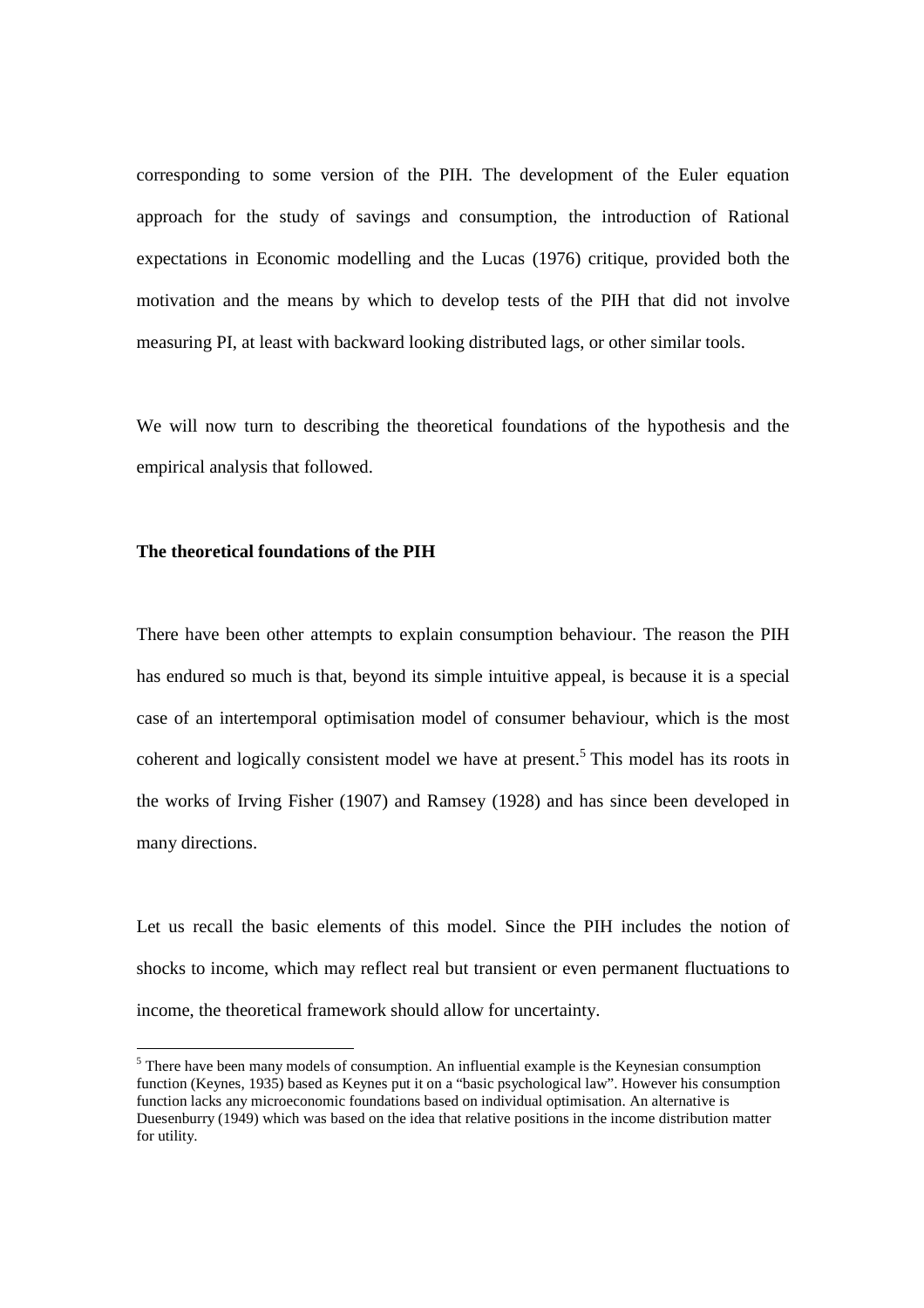Consider a consumer who maximises expected lifetime utility, subject to a lifetime budget constraint. Expectations are rational and there are no liquidity constraints, in the sense that the individual can borrow and lend at a constant interest rate. Thus we have that the optimal consumption plan at time zero maximises the sum of expected utility subject to a life-time budget constraint.

$$
\max\nolimits_{c_t, t=1,\dots,T}\left\{\!E_0\sum\nolimits_{t=1}^T\beta^tU(c_t)\right\}
$$

subject to

$$
A_0 + \sum_{t=1}^T R^t (y_t - c_t) = 0
$$

where  $A_0$  is initial non-human wealth. The problem gets solved in each period to allow for revisions due to news on income. The key implication of this model

$$
U'(c_t) = \frac{R}{\beta} E_t \lambda_t
$$

is that the marginal utility of consumption in each period is equal to the expected marginal utility of wealth multiplied by a factor depending on the interest rate and the rate of time preference. This expresses very closely the ideas underlying the PIH. Under certain circumstances this yields a version of the PIH, where permanent income is defined as total lifetime wealth.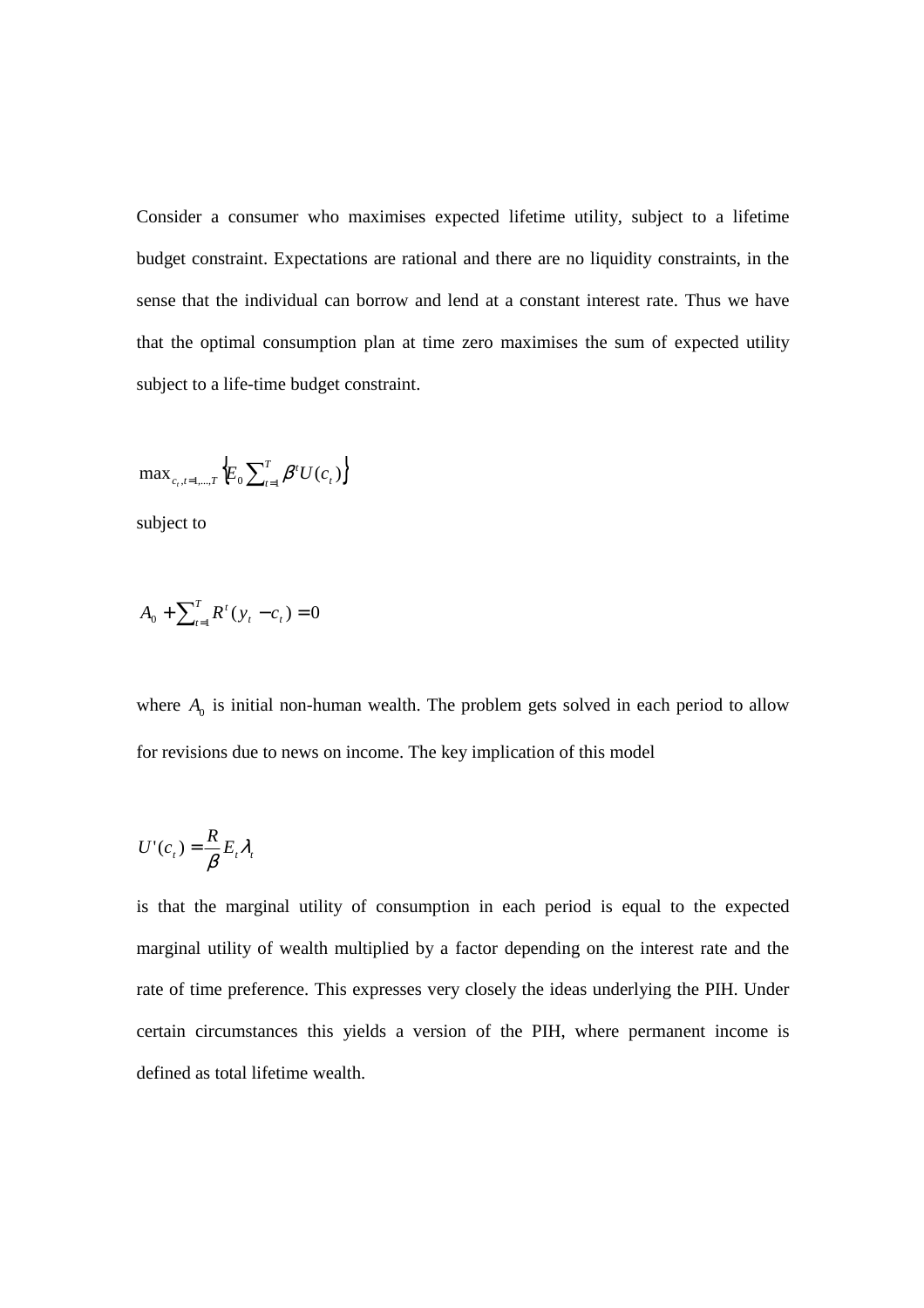Thus for example, if the rate of return is equal to the discount rate  $(R=\beta)$  and there is no uncertainty, consumption will be constant if preferences do not change over time. In this case we can write consumption as a constant proportion to total wealth, which provides a version of the PIH when transitory shocks are all measurement error. However a better insight can be obtained by using the quadratic utility function. With quadratic utility and assuming expected utility maximisation we get that consumption is expected to remain the same

$$
c_t = E_t c_{t+1}
$$

which formed the basis of a test of the PIH by Hall (1978). This combined with the budget constraint gives the result that consumption is proportional to expected wealth

$$
c_{t} = \frac{r}{[(1+r)-(1+r)^{-T}]} E_{t}W
$$

where  $E_t W = A_t + E_t \sum_{s=t}$ *T s t s*  $E_t W = A_t + E_t \sum R^s y_s$  is the expected life-cycle wealth. This provides an immediate justification for the PIH and shows how the average (marginal) propensity to consume relates to the interest rate. It is also very closely related to the ideas expressed in the work of Modigliani and Brumberg (1954) and Ando and Modigliani (1963) on the Life-Cycle Hypothesis, who introduce formally life-cycle considerations.

Now lets see how consumption is supposed to react to changes in current income, which was one of the key motivations for the PIH. As shown by Sargent (1978), Flavin (1981) and later elaborated by Campbell (1987) this version of the PIH implies that consumption changes are equal to the annuity value of all revised changes in future incomes. Thus for the infinite horizon case we can write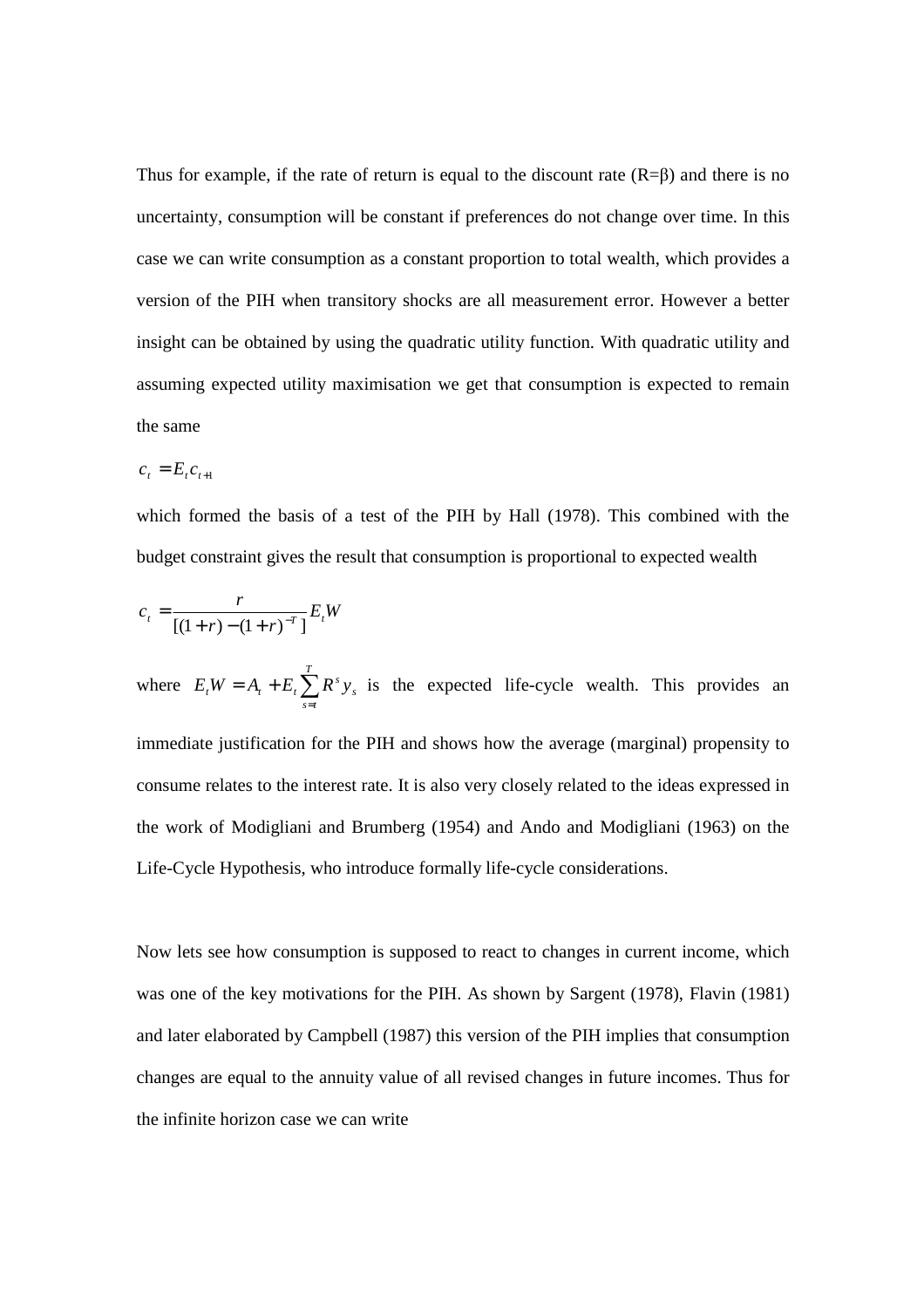$$
\Delta c_t = \frac{r}{1+r} \sum_{s=0}^{\infty} \frac{1}{(1+r)^s} (E_t - E_{t-1}) y_{t+s}
$$

The term  $(E_t - E_{t-1}) y_{t+s}$  reflects revisions in expectations on the income flow. In the simplest case where the income process contains a deterministic component possibly time varying but known in advance, plus a transitory component we get that consumption does not react (much) to current income fluctuations. In fact the reaction is zero for anticipated changes and the reaction to unanticipated transitory shocks equals the annuity value of the shock. This will typically be very small, at least for a young individual. This reflects very clearly the thinking of Friedman and it is an intuition that finds expression in modern economic analysis. However, there are doubts on whether this is a good description of the income process. If the shocks to income are permanent, then all future levels of income will be revised upwards or downwards by the same amount leading to a reaction of consumption, which is equal to the change in current income. This is perfectly consistent with the PIH, since Friedman explicitly argued that changes over time should reflect (unexpected) changes in permanent income.

In discussing permanent income Friedman explicitly allowed for the possibility for some form of Liquidity constraints, when he stated that the discounted sum of future incomes does not have much intuitive appeal as a measure of permanent income because it "… implies that units can borrow […] at the same interest rates at which they can lend …." . So how do liquidity constraints affect the argument and are they really important from an empirical point of view?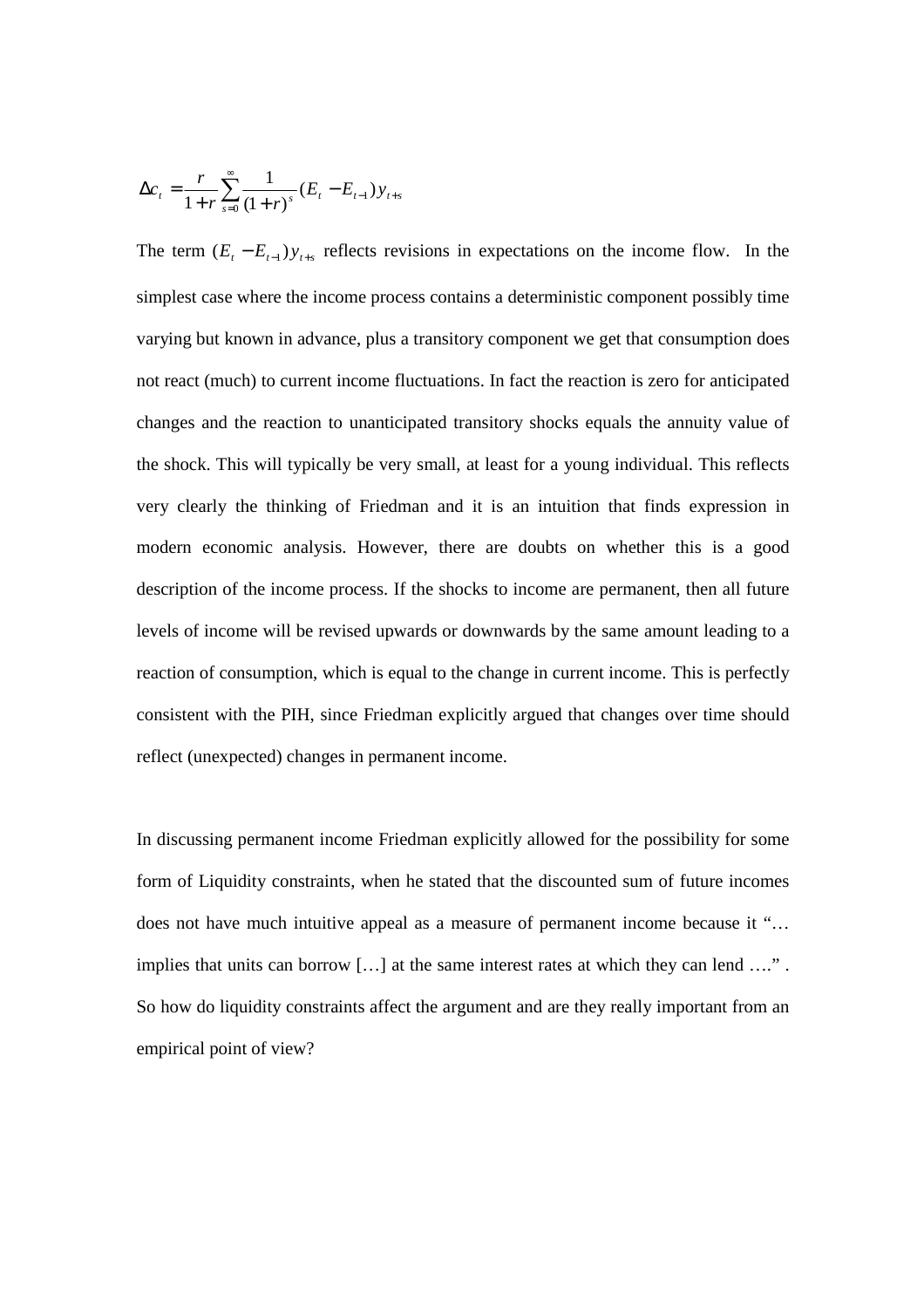With liquidity constraints in the model discussed above, individuals with positive assets will always behave as in the PIH, but individuals with zero assets, may have consumption behaviour such that consumption tracks predictable changes in income, whether transitory or not, in the presence of borrowing restrictions. Whether this will be detectable in the data will depend on the proportion of individuals who are thus constrained.

Thus on closer examination it follows that the PIH and its implications for policy requires us to take a stance on the definition of permanent income and on how capital markets operate.

These observations have given rise to a large literature on testing for LCs based both on macroeconomic aggregate data and on microeconomic data. Two of the best known tests of LCs on aggregate data are the one by Flavin (1981) and Blinder and Deaton (1985). Flavin (1981) estimates a structural time-series model of consumption and income and tests whether lagged income growth matters for consumption, once one controls for innovations to consumption due to unexpected changes or "surprises" in current income. Blinder and Deaton (1985) implement a similar "excess sensitivity" test which states that under the null only income surprises should matter for consumption growth. Predictable income growth should not matter. The findings of both these papers is that the version of the PIH with perfect capital markets, as expressed in the equation above, is rejected – in line with Friedman's suspicions. In both papers, predictable changes in income are shown to affect consumption. Nevertheless, the sensitivity of consumption to these predictable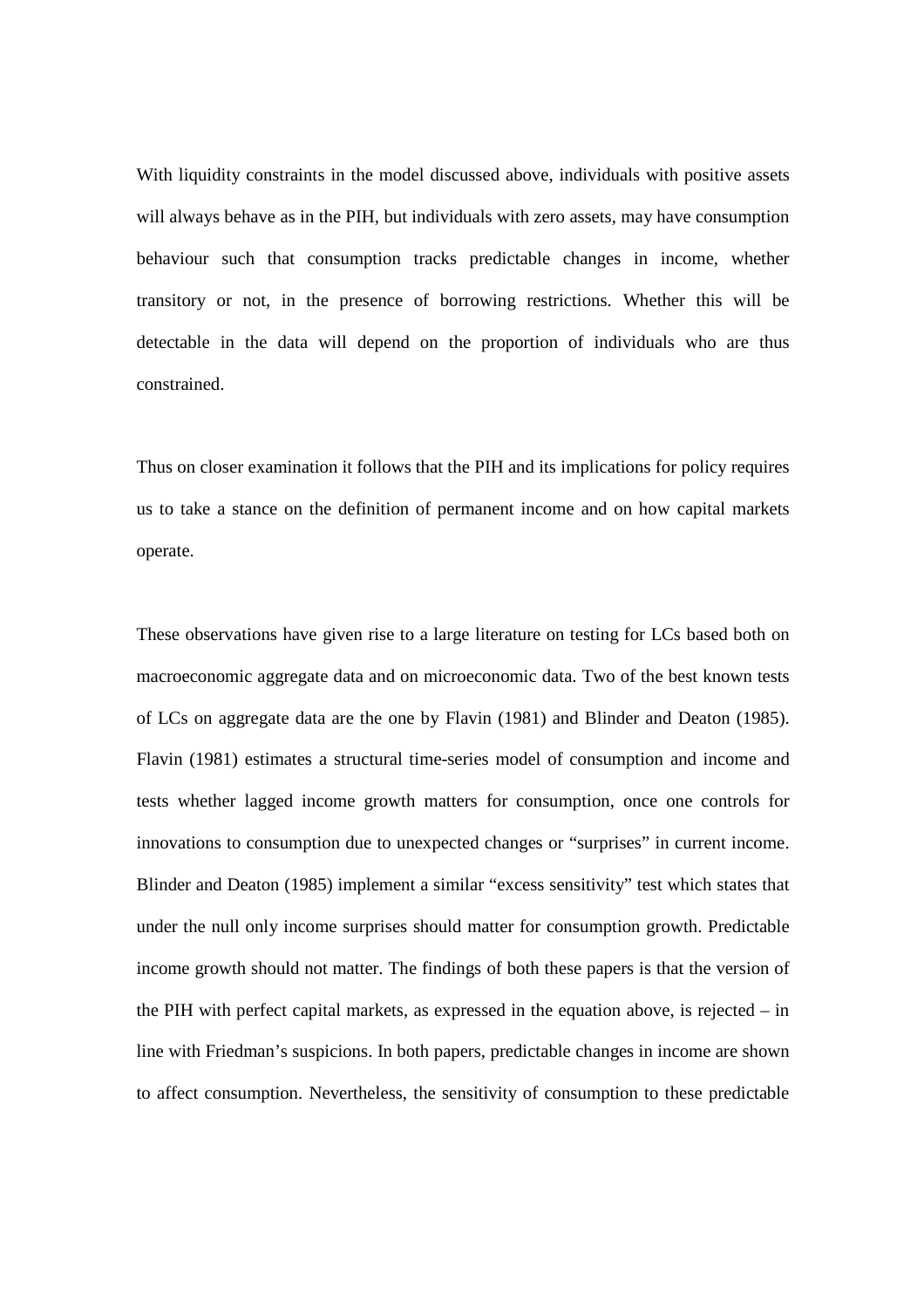income changes is actually quite low, with a marginal propensity to consume out of current income in the Blinder and Deaton paper of about 0.15, once we control for PI. This is not too say that this is not important, but to lay the ground for arguing that a more general version of the PIH, with similar foundations is in fact consistent with the data, although the version of the PIH developed here is probably too restrictive.

# **Risk aversion, and the PIH**

A key restriction of the model above is the absence of any considerations of risk aversion. Given that markets are never found to be complete (e.g. Cochrane, 1991) and Attanasio and Davis, 1996) and given aggregate uninsurable shocks this must be a central issue. Friedman was explicit about the role both of taste shifter variables, such as demographic composition and about uncertainty, in determining the average/marginal propensity to consume. He saw that under uncertainty, the average propensity to consume out of Permanent Income could be lower. He also saw that the average propensity to consume may differ depending on demographic composition of the household. While these ideas were not formalised at the time they turn out to be key elements in demonstrating that some generalised version of the PIH does in fact fit the data very well and can explain observed consumption patterns. Friedman however, rightly warned against "controlling" in a simple minded way for demographic effects or other variables that may proxy for permanent income, since these could exacerbate the impact of measurement error and falsely imply that the PIH does not work. This "partial correlation analysis", as he calls it, can in his words render a budget study "worthless" however much "loving care" is put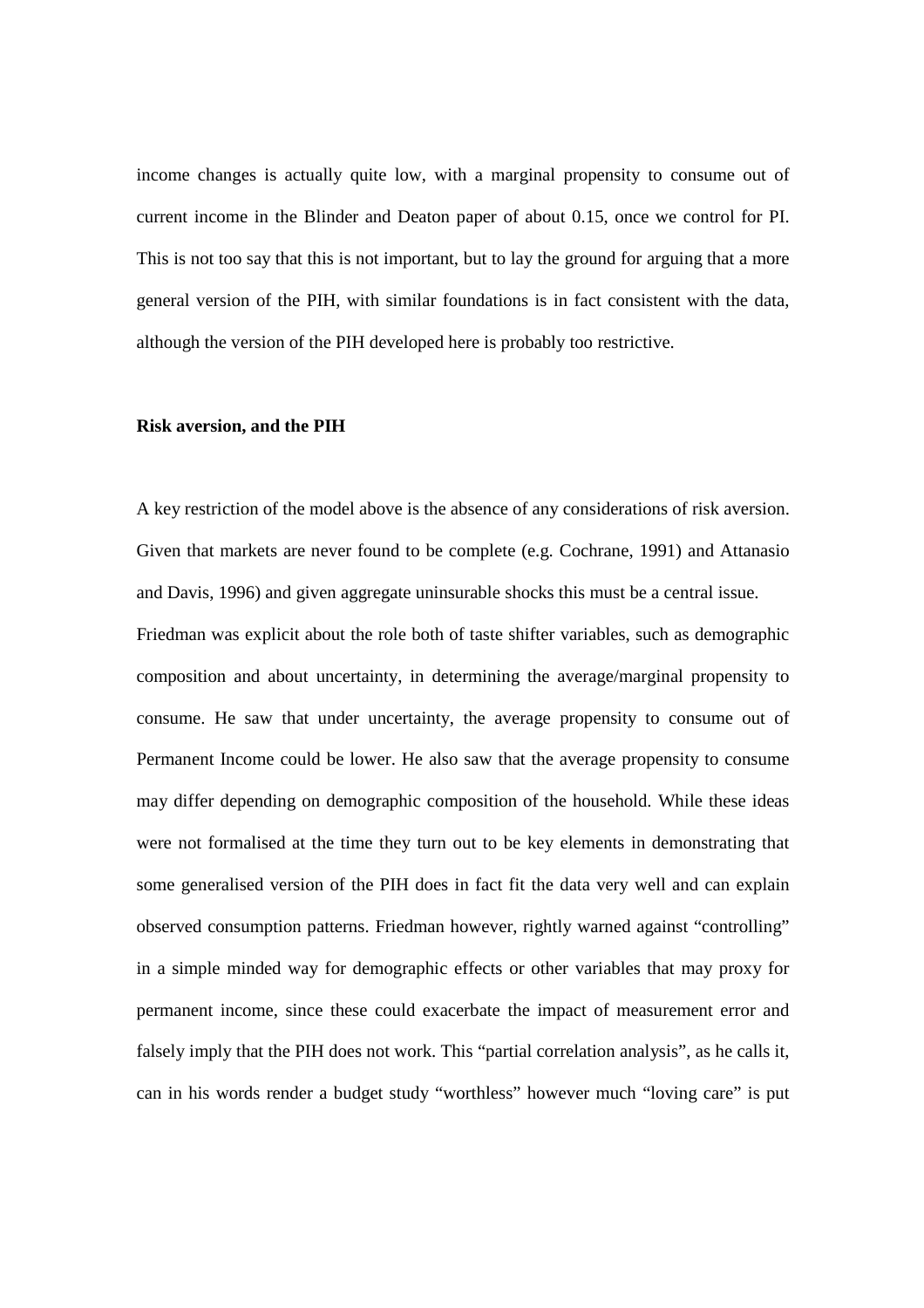into the analysis. This issue recurred in the work of Griliches (1977) many years later in the context of studying the impact of education on wages, when education has been measured with error. The argument indicates, that allowing for taste shifter variables when testing the PIH is a delicate matter and may undermine the hypothesis. So we will now describe an extended model, applied to microeconomic data and we will discuss the results obtained in this framework.

Consider a framework, where preferences for consumption depend on household composition. It may for example be reasonable to think that more consumption is shifted towards the household when it consists of more members. Another important mechanism for this is the price index itself; if households with children consume a different bundle of commodities than households without then the relevant deflator would be different.

The quadratic preference specification, used to show the theoretical foundations of the pure version of the PIH, does not allow for precautionary savings. The individual behaves in exactly the same way as if she were given with certainty the expected lifetime wealth. This is of course very restrictive. So, in addition to controlling for changes in preferences as a function of household circumstances we also change the structure of the utility function to have a positive third derivative, which has been proven to be the key to allowing for precautionary savings (Sandmo (1969) , Modigliani and Drèze (1972) )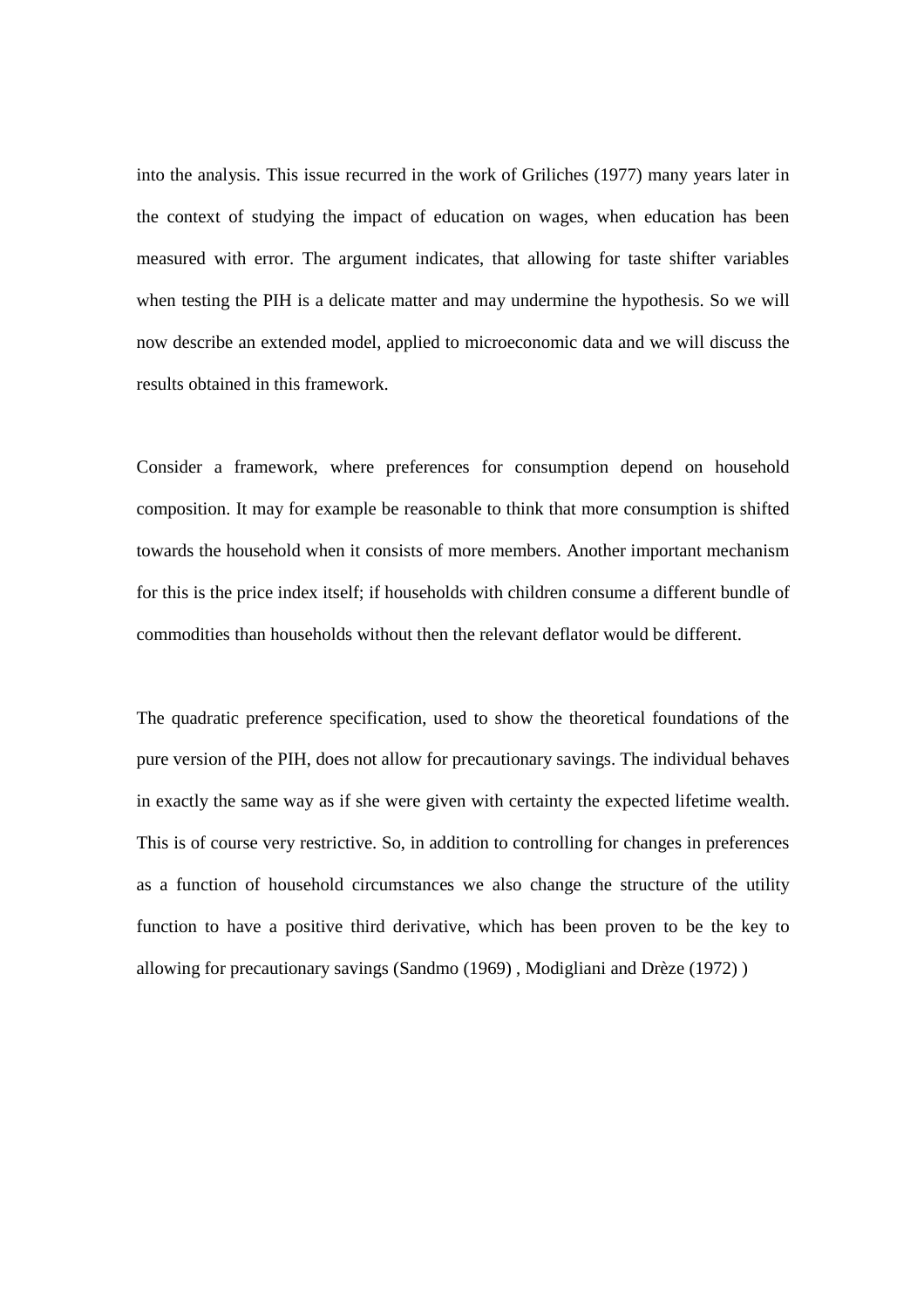Most of the ideas can be presented in a framework where the utility function takes the constant relative risk aversion form with a discount rate or a risk aversion coefficient which is a function of demographic variables and written as

$$
U(c_t | z_t) = \frac{1}{\rho + 1} a(z_t) c_t^{\rho + 1} \qquad \rho < 0
$$

where  $a(z_t)$  is a function of variables that can affect preferences. The choice of these variables is of course a key issue. First, one might include demographic variables, such as family size and the number and ages of children, since these will shift the needs and preferences of the household over time. Zeldes (1989) bases a test for liquidity constraints on a model including variables that reflect needs and rejects the model. However, his model is based on food consumption alone. This specification is likely to reject the hypothesis of no liquidity constraints, unless preferences across commodities are additively separable and homothetic. This is because we will be attributing changes in consumption growth that are due to changes in prices, to changes in real incomes. Attanasio and Weber (1995) show the practical importance of this issue.

However, this is not the only reason why the model was rejected. Heckman (1974) pointed out that if consumption is not additively separable from hours of work and this is ignored, the resulting consumption choices over time will look as if they track income, in a way that would reject the basic premise of the permanent income hypothesis. This suggests that we should include variables describing the labour supply behaviour of the household members.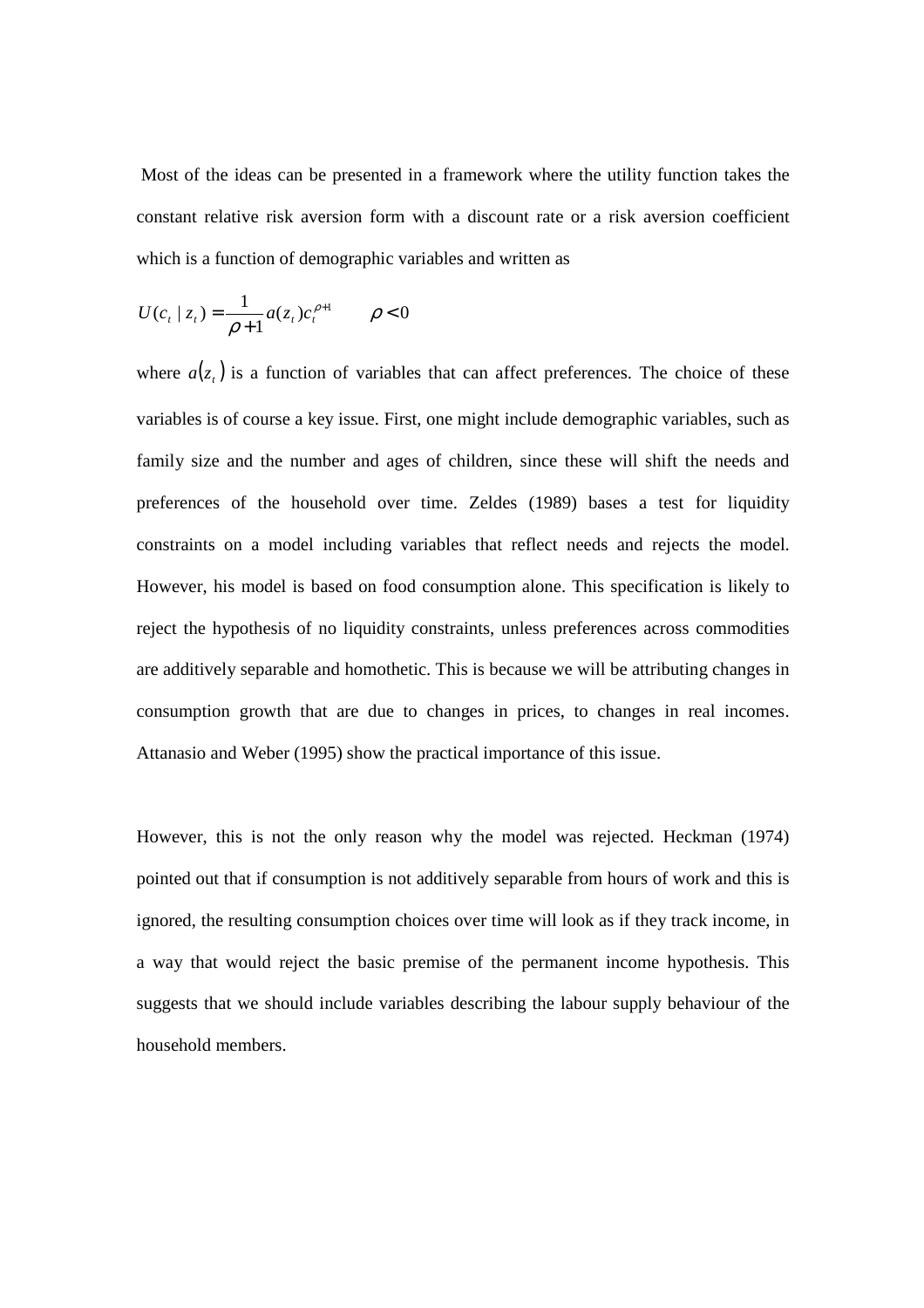It is not in general possible to find an explicit solution to the consumption function when preferences are isoelastic as in the example above. Moreover it is probably not desirable for the purposes of testing the model, since this would require a complete specification of the income process, information about assets and a modelling of the evolution of demographics. Thus the empirical approach to test for this model is to use the Euler equation. This can be approximated by

$$
\Delta \ln c_t = \theta r_t + \theta (E_{t-1} \sigma_t^2 - \delta) + \beta' \Delta z_t + u_t
$$

This expresses most of the intuitions in Friedman's PIH *and* as we shall argue, fits the facts very well. According to this equation consumption growth increases when interest rates are predicted to be high. Moreover consumption growth will be positive, implying higher savings, when the conditional variance of consumption is higher than the personal rate of discount (the trade-off between precaution and impatience). The other source of changes in consumption growth, are changes in taste shifter variables and labour supply, summarised in z. Finally the error term  $u_t$  reflects changes due to unexpected events. As before, these will be equal to the permanent shocks to income and will contain a very small fraction of a transitory shock, for a reasonably young person.

This formulation gets round the problems of the "partial correlation analysis" discussed by Friedman because we implicitly control for permanent income. This regression can be seen to be the log difference of Friedman's basic equation, where the permanent income (or in terms of a more recent terminology the inverse of the marginal utility of wealth) is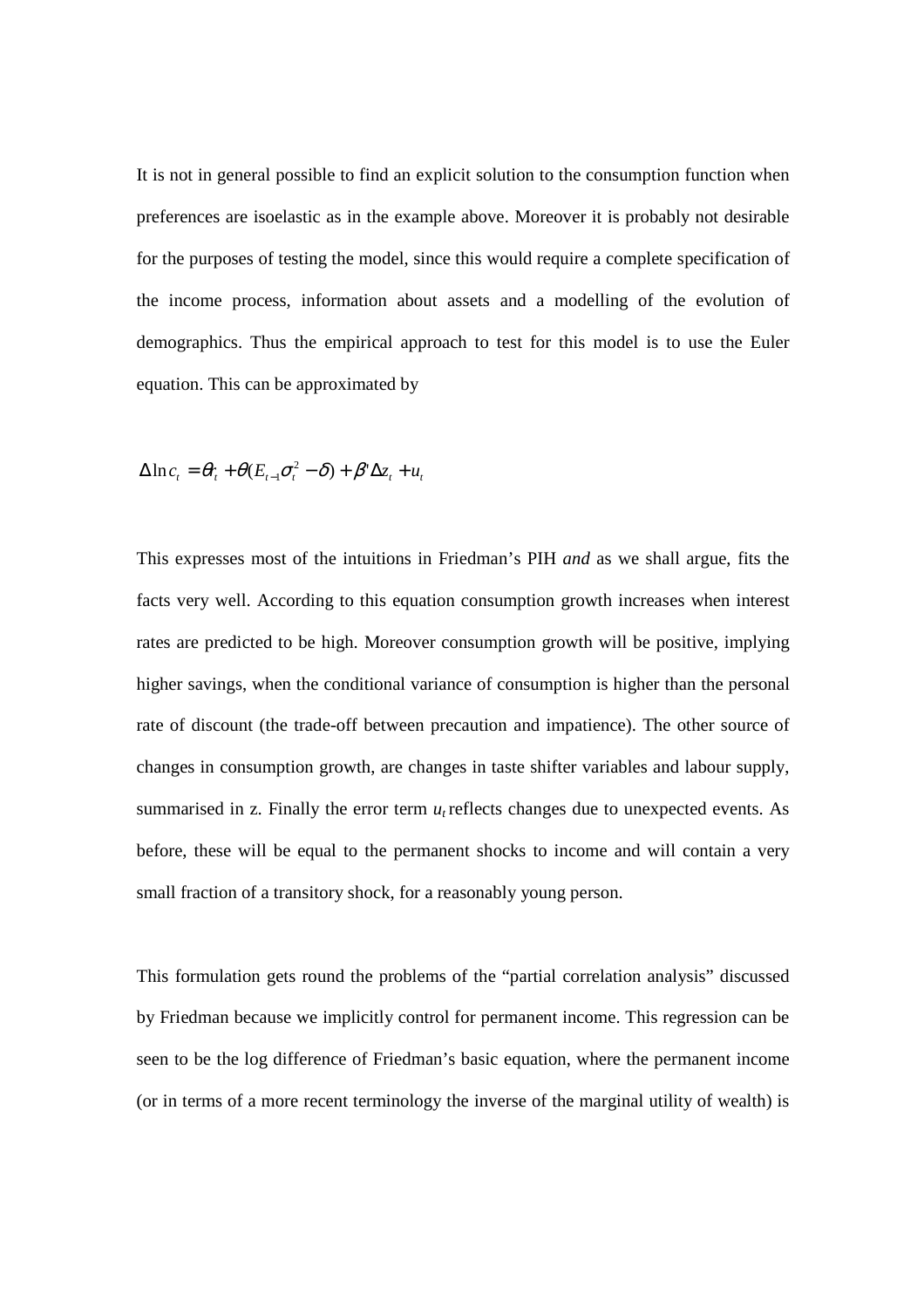

(a) Log real household consumption over the life cycle. (b) Log real household income over the life cycle.<br>(c) Mumber of children in the household over the life cycle. (d) Female employment over the life cycle. (e) Log consumption per equivalent adult over the life cycle

We use the graphs in figure 1 (taken from Blundell, Browning and Meghir, 1994) to show intuitively why allowing for changes in preferences over the lifecycle is key to showing that the PIH is a very good description of the data. In these graphs we show log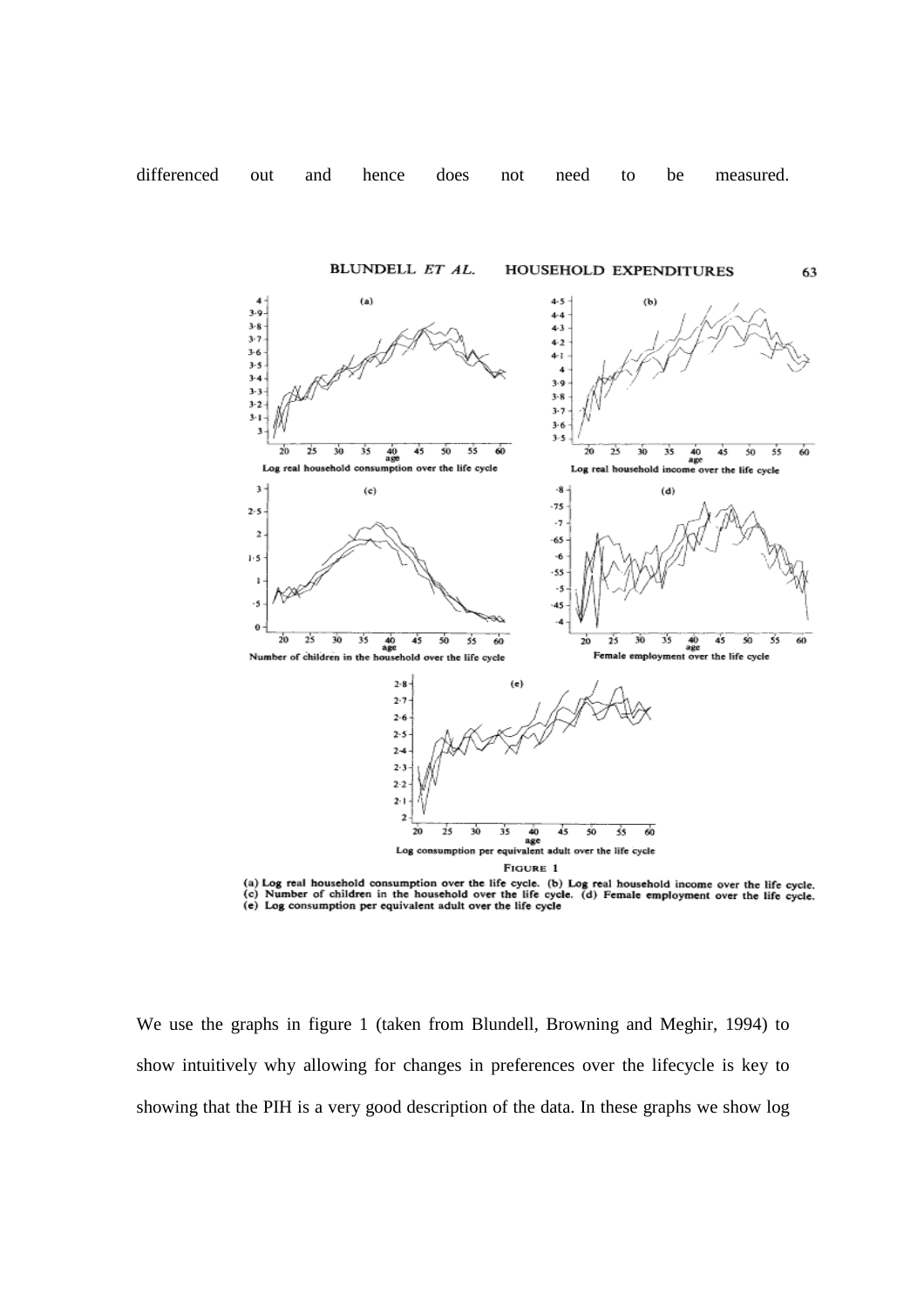consumption, log income, the number of children and female participation, over the lifecycle of individuals. It has been constructed by overlapping cohorts over a long period of time, in the spirit of Ghez and Becker (1975). Each line on a graph represents the time series evolution of consumption, income, demographics and female participation for one cohort. This gives us a synthetic view of how key variables change over the life-cycle.

The first interesting point is that income appears to be more volatile than consumption, since the lines for log income are more dispersed than those for consumption, implying that individuals smooth out fluctuations that are not perceived as permanent. Moreover, the large income growth apparent for the middle cohorts, is not matched by equivalent income growth for consumption, also implying that this growth was perceived as transitory. However, the observation of those suggesting that the PIH is invalid is that the graph of household consumption looks remarkably like the graph of household income, despite the fact that the income path is predictable and hence does not represent changes in permanent income. Interestingly, when female participation dips in the childbearing ages, consumption does not dip. However, neither does income, telling us something about the timing of births relative to male earnings growth, but little about the validity of the PIH. However, we also note that the number of children also track income. Indeed log consumption *per adult* equivalent allowing for the change in household size, grows more or less steadily, which is consistent with the presence of precautionary savings and with the PIH, as I will illustrate below.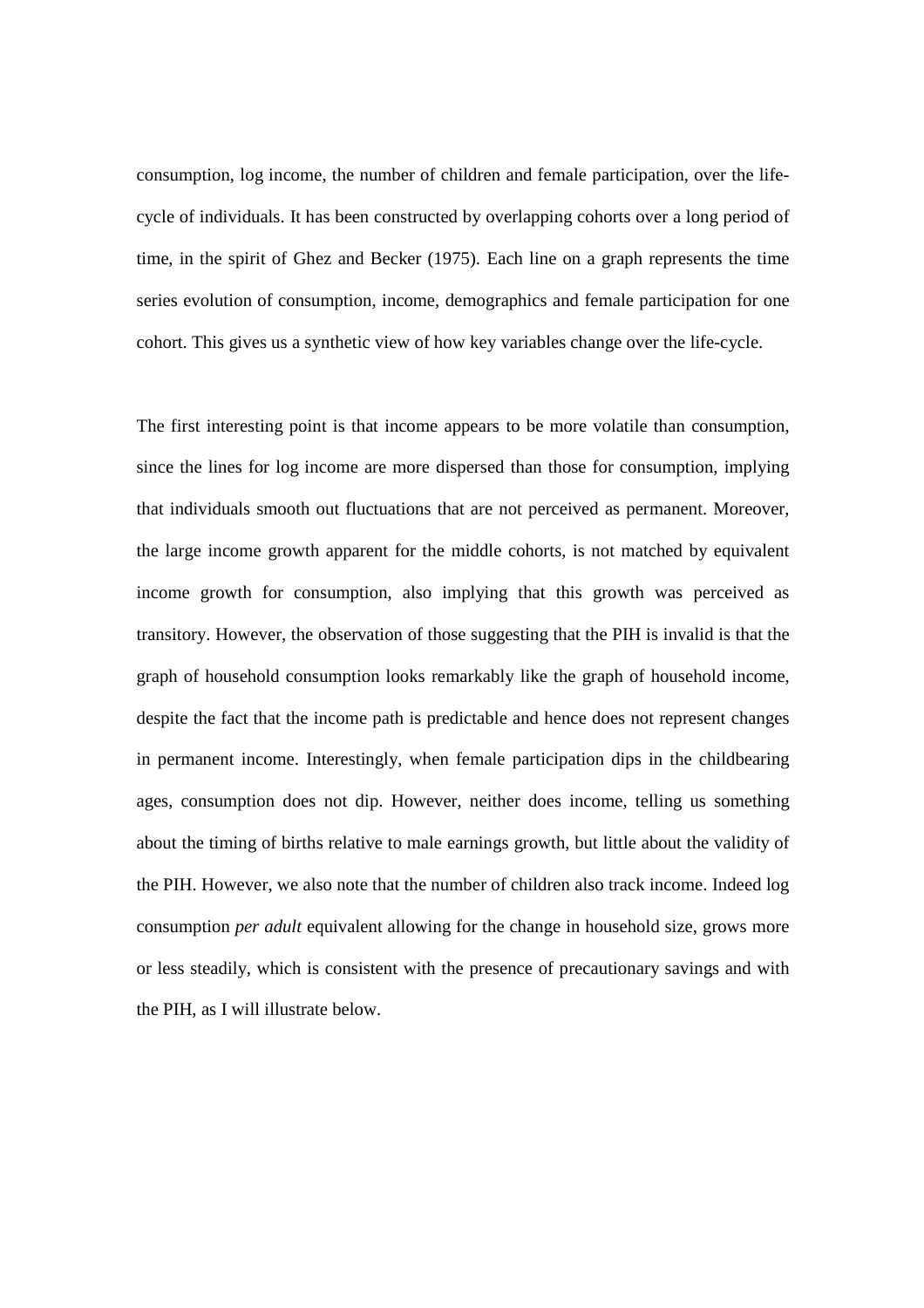The equivalence scale is of course arbitrary, and does not allow for the all-important impact of labour supply. We can include these variables freely and we can allow for the fact that they are endogenously chosen, when estimating the model for consumption. The question one asks empirically is whether the estimated model fits the data and whether the overidentifying restrictions are acceptable. So in Table (1) we show the impact of predictable income growth on consumption growth as estimated in Blundell, Browning and Meghir (1994) for the UK and Attanasio and Weber (1995) for the US. In both cases the effect of predictable income growth on consumption growth declines substantially and becomes insignificant when we allow for demographics and labour supply. Thus most of the "income tracking" behaviour of consumption can be explained away when we allow consumption to be non-separable from labour Supply. In the Blundell, Browning and Meghir (1994) paper, it seems that most of the action comes from controlling for male labour supply. Importantly, in both papers, including these other factors, from which consumption is non-separable, reduces the coefficient of income growth very substantially, as well as making it statistically insignificant. In the Blundell, Browning and Meghir (1994) paper, this occurs without a substantial loss in precision.

From this, we can conclude that once we control for uncertainty and for non-separability this extended PIH describes the data very well. Nevertheless, one issue that may put into question the result is whether the test still has power, since transitions in and out of employment are an important source of income fluctuations. On the other hand (predictable) wage rate fluctuations are also important and provide information for testing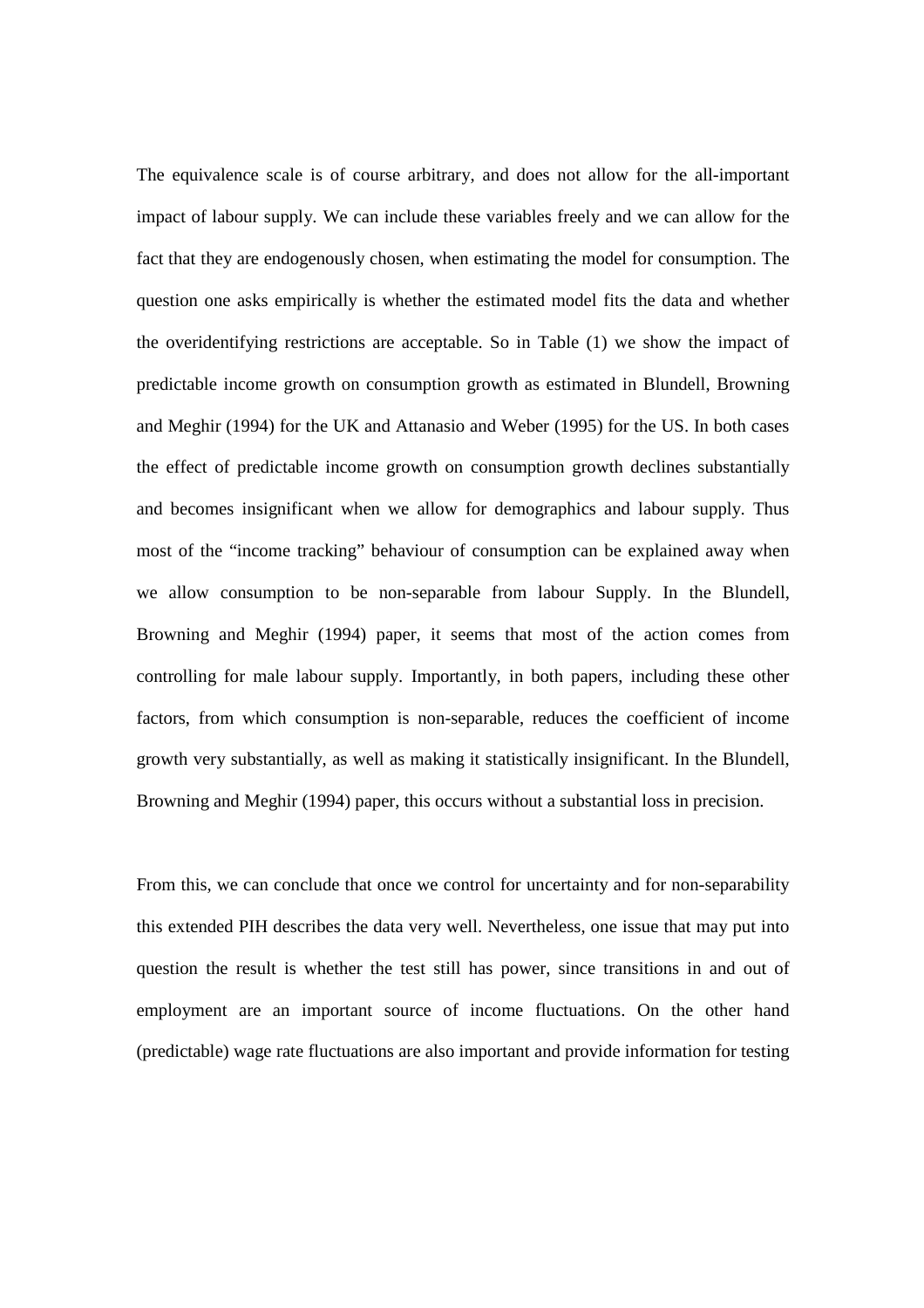for the PIH. This is particularly true over recent periods with such large changes in education and gender wage differentials, some of which seem to be predictable.

| Excess Sensitivity Tests in the UK and the US using micro data |                |              |                         |
|----------------------------------------------------------------|----------------|--------------|-------------------------|
| Dependent variable: Consumption Growth                         |                |              |                         |
|                                                                | N <sub>o</sub> | Demographics | Labour<br>supply<br>and |
|                                                                | Demographics   | only         | Demographics            |
| UK: Blundell, Browning and Meghir (1994)                       |                |              |                         |
| Predicted Income 0.537                                         |                |              | 0.143                   |
| Growth                                                         | (0.196)        |              | (0.142)                 |
|                                                                |                |              |                         |
| US: Attanasio and Weber (1995)                                 |                |              |                         |
| Predicted Income                                               |                | 0.247        | 0.100                   |
| Growth                                                         |                | (0.058)      | (0.103)                 |
|                                                                |                |              |                         |
|                                                                |                |              |                         |
|                                                                |                |              |                         |

**Table 1** 

# **The nature of permanent income and the estimation of the time series properties of income**

Quite apart from the study of consumption, Friedman's work also set the agenda for studying income processes. The study of income processes has been motivated in part by the study of consumption and savings because it has become apparent that knowing the time series properties of income may be informative about consumption behaviour. It can for instance possibly provide additional testing power for economic hypotheses. Friedman demonstrated this, when he used the income process to obtain an indirect estimate of the elasticity of consumption to current income and thus provide an additional test of his hypothesis.

Lillard and Willis (1978) were one of the first to study income processes. They modelled income as the sum of a deterministic part, including a trend and other variables reflecting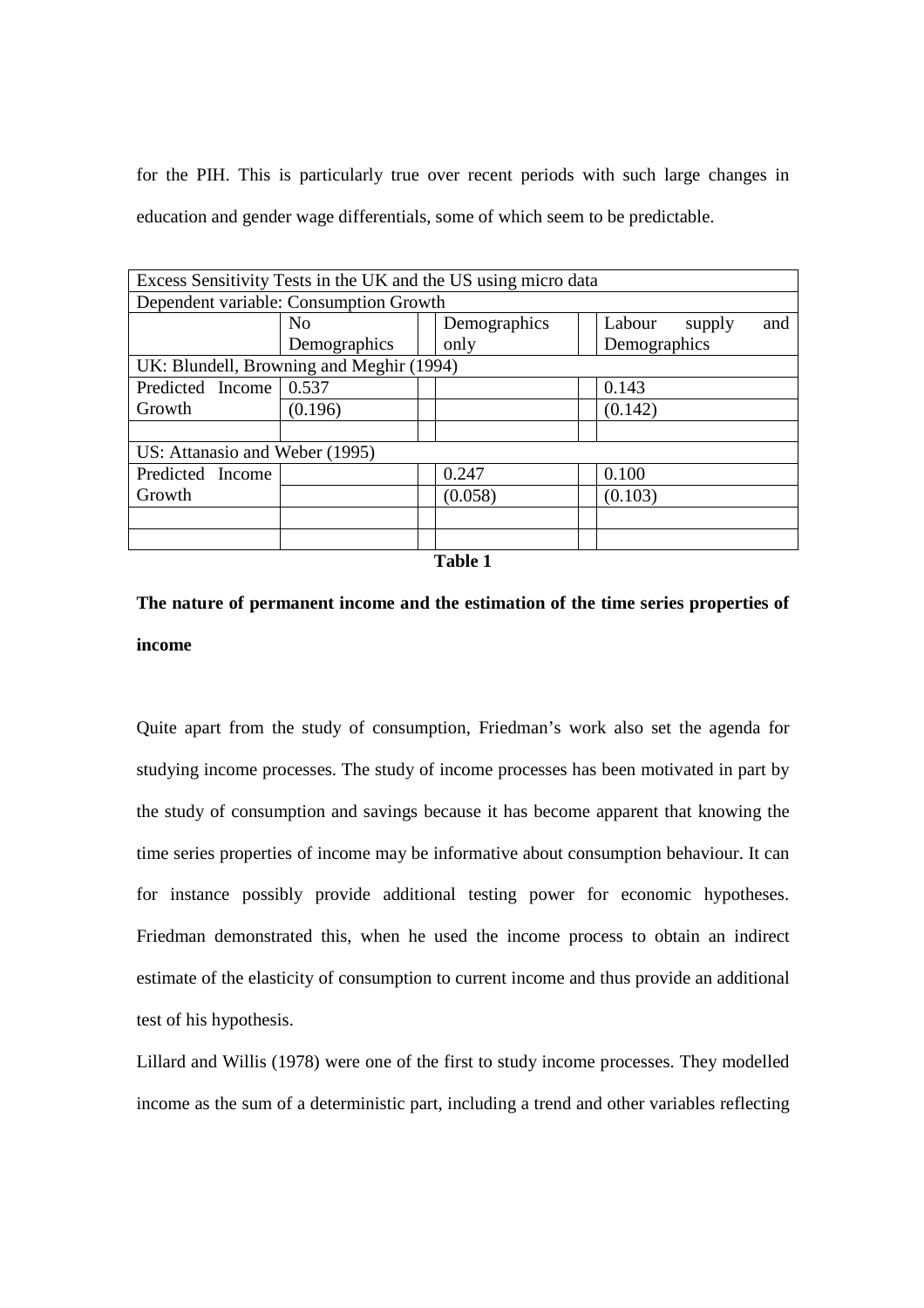human capital and of an unobserved component including a fixed effect and a transitory shock; the latter was assumed to follow a first order autoregressive process. The fixed effect can be thought of as being the permanent component of income. The rest is a transitory component, which may include measurement error. Their reasoning clearly originated in Friedman's work, although their emphasis was on mobility. Interestingly they also compute the ratio of the variance of the permanent component to the total variance and the number they get is similar to the one reported by Friedman. Of course such an empirical study takes an explicit stance as to what is PI; in this case it is income averaged over the observation window of the data.

The Lillard and Willis (1978) model was very influential and had implications for both consumption and for income mobility. However, an important issue has been raised since: Is the permanent component of income fixed, or does it get updated by random shocks? In other words does income have a martingale component generating a stochastic trend, or are all trends deterministic? This is a key issue of course for the consumption literature because as also implied by the PIH, any permanent shock to income would be transmitted one for one (or more) to consumption, making consumption growth at least as volatile as income growth. If it is the case that income has a unit root, then the question is whether consumption is volatile enough to be consistent with some version of the PIH. Of course it still remains the case that consumption should not respond to predictable changes in income.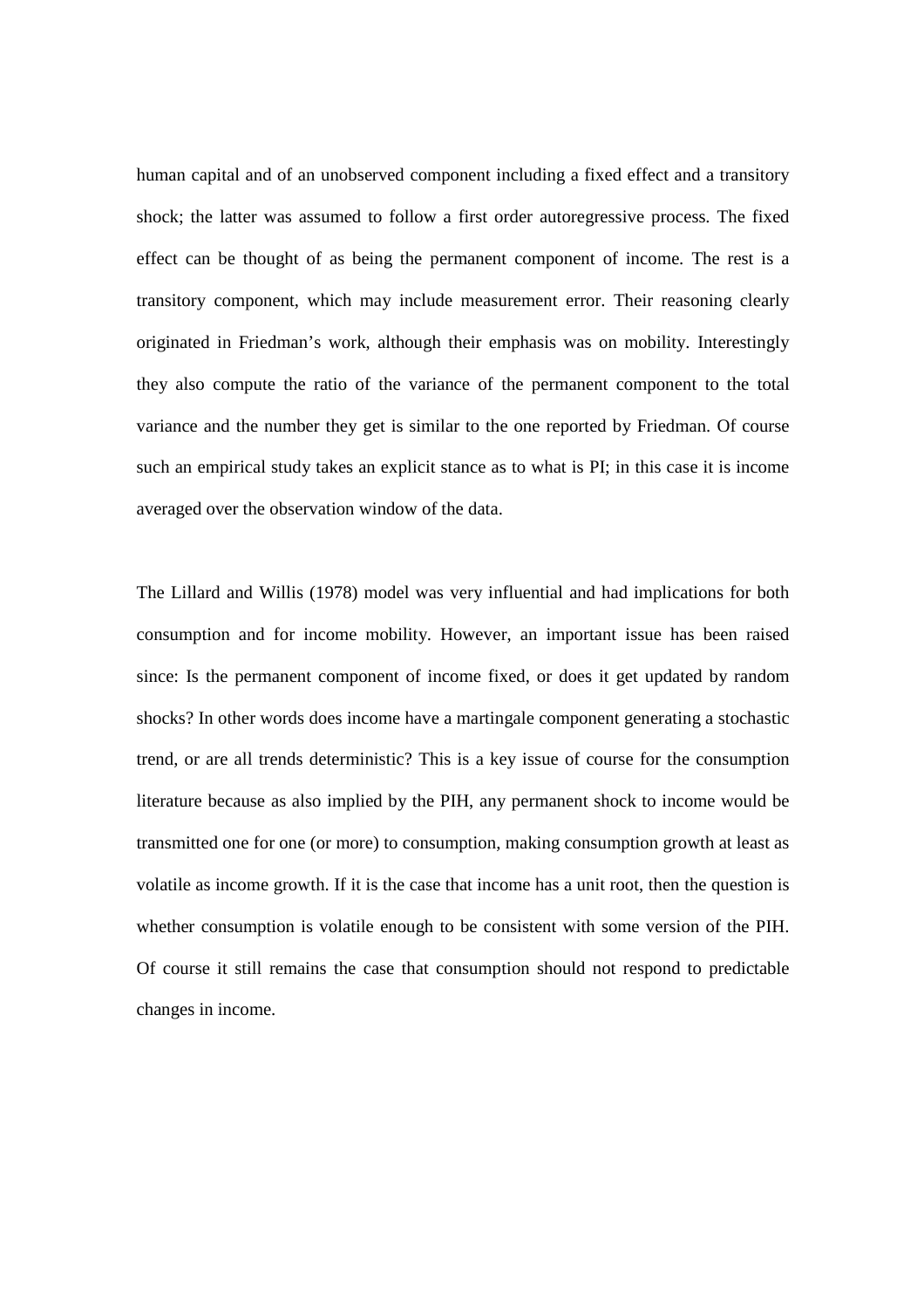A seminal paper on this issue has been written by MaCurdy (1982) , where he shows that earnings from the PSID are best described by the sum of a random walk and an MA(1) component. Thus his preferred representation for income of individual I in period t can be written as

$$
y_{it} = \gamma' x_{it} + y_{it}^p + u_{it}
$$
 where 
$$
y_{it}^p = y_{it-1}^p + \varepsilon_{it}^p
$$

In the above ε represents a *permanent* shock while u represents a transitory shock and the *x* represent other observed characteristics determining permanent income, such as age and education. This result has endured different estimation and testing methods and studies, and updated date sets. Abowd and Card (1989) , Gottschalk and Moffitt (1993) as well as Meghir and Pistaferri (2002), find similar results and develop these ideas. This perhaps leads us to update our notion of permanent income and firmly suggests that backward looking methods of computing PI can be seriously misleading. This justifies even further Friedman's reluctance to define PI in a precise way. Combining this income process, together with the consumption model presented above, is capable of explaining a number of key observations on consumption and its distribution across individuals in a cohort.

There have been further important developments which go far beyond this short retrospective. This includes the role of precautionary savings (Deaton, 1991, Carroll, 1992, Blundell and Preston, 1998, Attanasio, Banks, Meghir and Weber, 1999 and others) as well as the interactions of savings and the welfare system (Hubbard, Skinner and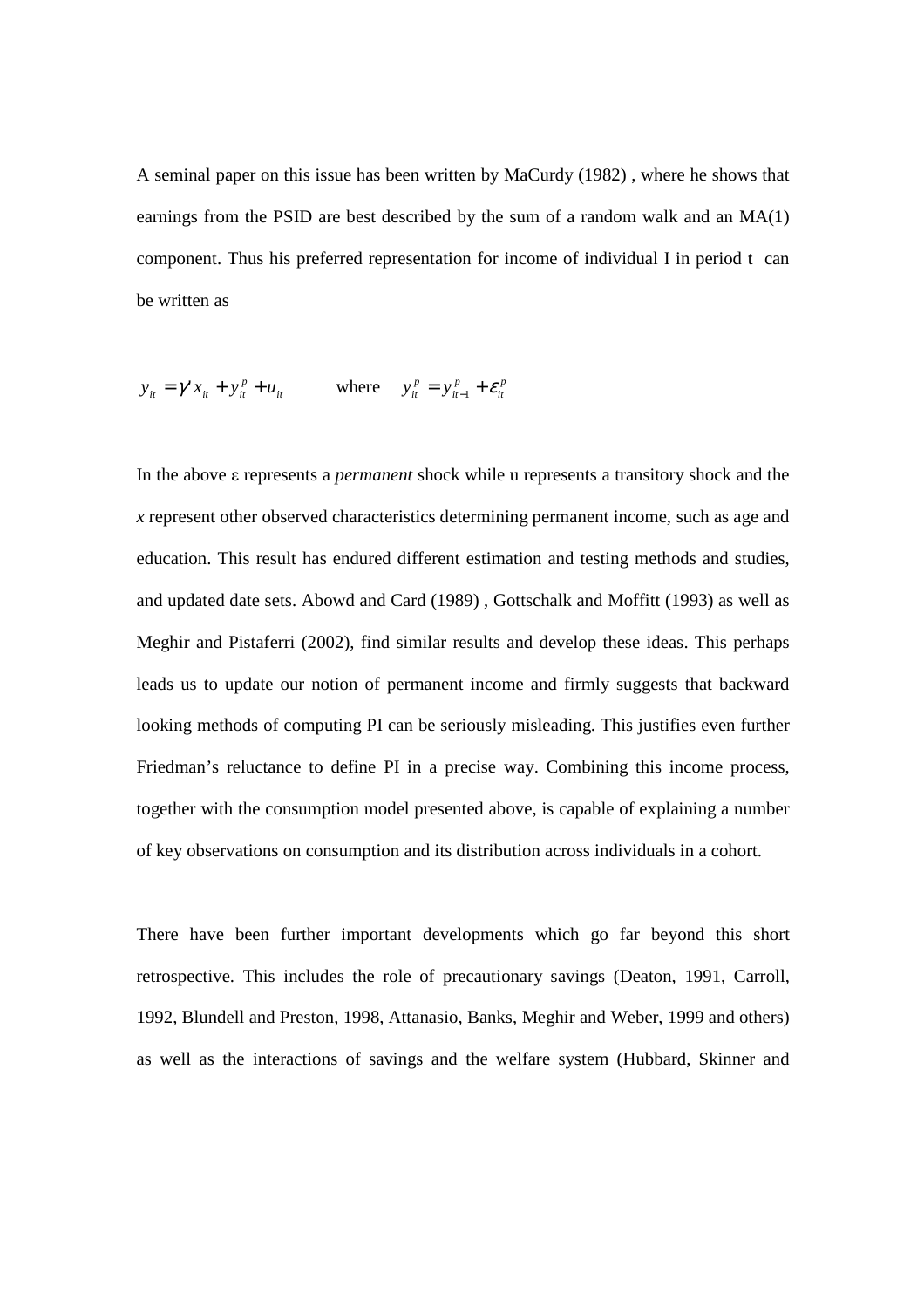Zeldes, 1995), not to mention the important and related literature on asset pricing including the seminal work by Hansen and Singleton (1983).

# **Conclusions**

Most important discoveries and insights are simple, economical, have important implications for a broad range of issues and withstand the test of time. Moreover, they generate large amounts of research, verifying it and refining it. This is exactly the case with Friedman's PIH. At the end of all this, the original idea has not only survived, but has formed the basis for developing a coherent analysis of consumption and savings. As such it will always be remembered as a key turning point in the development of Economic Science.

#### **References**

Abowd, J. and D. Card (1989) "On the Covariance Structure of Earnings and Hours Changes", *Econometrica*, Vol. 57, No. 2. (Mar., 1989), pp. 411-445.

Ando, A. and F. Modigliani (1963 ) "The Life Cycle Hypothesis of Saving: Aggregate Implications and Tests", *The American Economic Review*, Vol. 53, No. 1. (Mar., 1963), pp. 55-84.

Angrist, Joshua. and Alan Krueger, (2001) *Journal of Economic Perspectives* Volume 15, Number 4 Fall, 69–85

Attanasio, O., J. Banks, C. Meghir and G. Weber (1999) Humps and Bumps in Lifetime Consumption *Journal of Business and Economic Statistics* January 1999 Vol. 17 No.1

Attanasio and Davis (1996) Relative wage movements and the distribution of consumption, *The Journal of Political Economy*, Vol. 104, No. 6. (Dec., 1996), pp. 1227- 1262.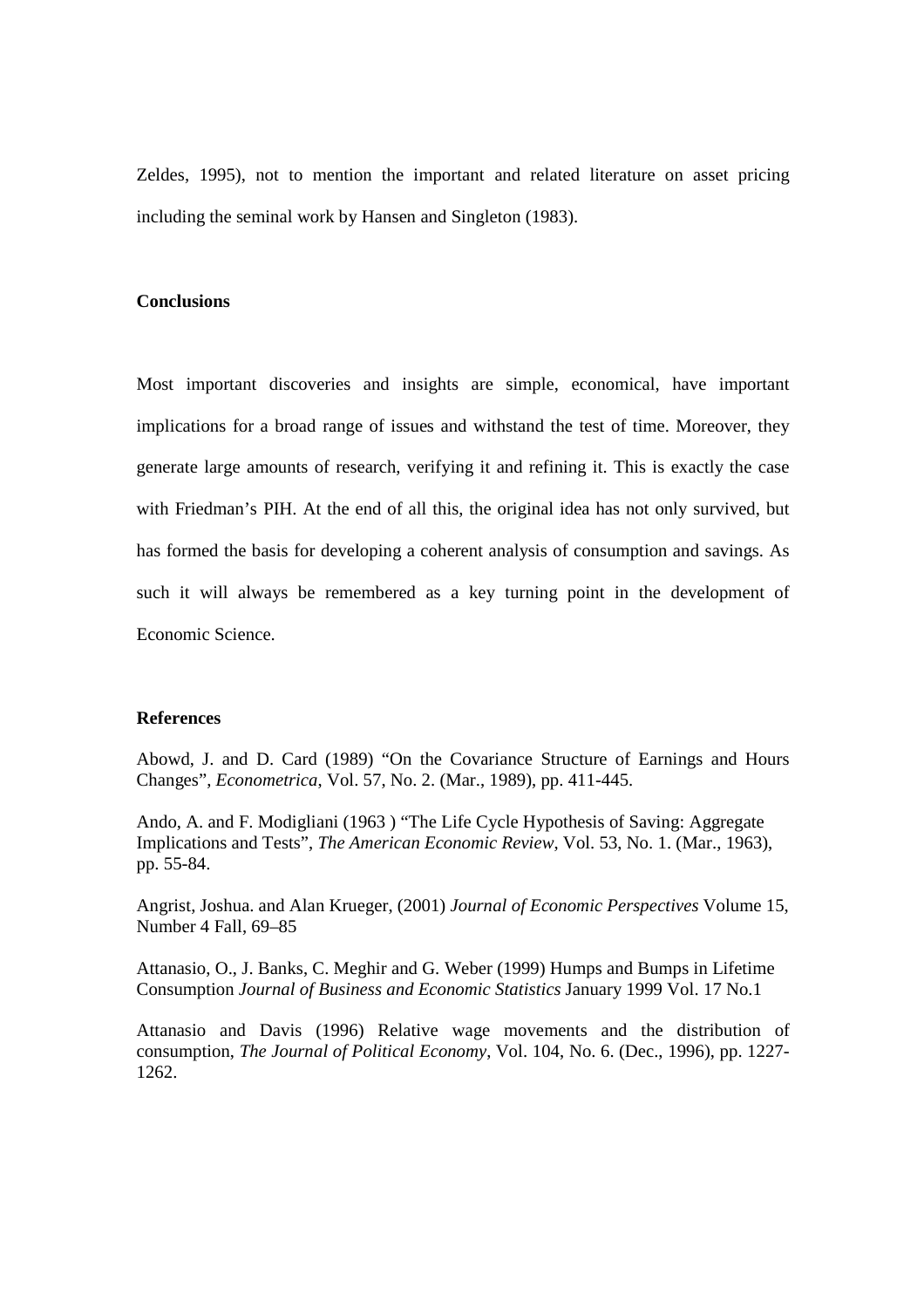Attanasio O. and G. Weber (1993) "Consumption Growth, the interest Rate and Aggregation", *The Review of Economic Studies*, Vol. 60, No. 3. (Jul., 1993), pp. 631-649

Attanasio O. and G. Weber (1995) "Is Consumption Growth Consistent with Intertemporal Optimisation? Evidence form the Consumer Expenditure Survey", *The Journal of Political Economy*, Vol. 103, No. 6. (Dec., 1995), pp. 1121-1157.

Blinder, A and A. Deaton (1985) "The Time Series Consumption Function Revisited", *Brookings Papers on Economic Activity*, Vol. 1985, No. 2. (1985), pp. 465-511.

Blundell, R. M. Browning and C. Meghir (1994) "A Microeconometric Model of Intertemporal Substitution and Consumer Demand" *The Review of Economic Studies*, Vol. 61, No. 1. (Jan., 1994), pp. 57-80

Blundell, R. and I. Preston (1998) Consumption Inequality and Income Uncertainty" *Quarterly Journal of Economics.*

Carroll, C. D. (1992) "The Buffer Stock Theory of Saving: Some Macroeconomic Evidence, *Brookings Papers on Economic Activity* 1992(2) pp 61-156.

Campbell J. (1987) Does Saving Anticipate Declining Labor Income? An Alternative Test of the Permanent Income Hypothesis" *Econometrica* Vol. 55.6 November

Cochrane (1991) "A Simple Test of Consumption Insurance" *The Journal of Political Economy*, Vol. 99, No. 5. (Oct., 1991), pp. 957-976

Duesenberry, James S. (1949) ' Income, Savings, and the Theory of Consumer Behavior', Cambridge, MA: Harvard Univ. Press.

Eisner, R. (1958) "The Permanent Income Hypothesis: Comment", *American Economic Review*, Vol 48.5 pp 972-990.

Fisher, I. (1907) *The Rate of Interest*, 1907

Flavin, M. (1981) The Adjustment of Consumption to Changes in Expectations about Future Income, *The Journal of Political Economy*, Vol. 89, No. 5. (Oct., 1981), pp. 974- 1009

Friedman, M (1957) *A Theory of the Consumption Function,* Princeton University Press

Friedman, M (1992) Do Old Fallacies Ever Die? *Journal of Economic Literature* Volume 30, Issue 4 (Dec. 1992), 2129-2132

Friedman, M. and S. Kuznets (1954) "*Incomes from Independent Professional Practice,*  National Bureau of Economic Research, New York (1945), 1954.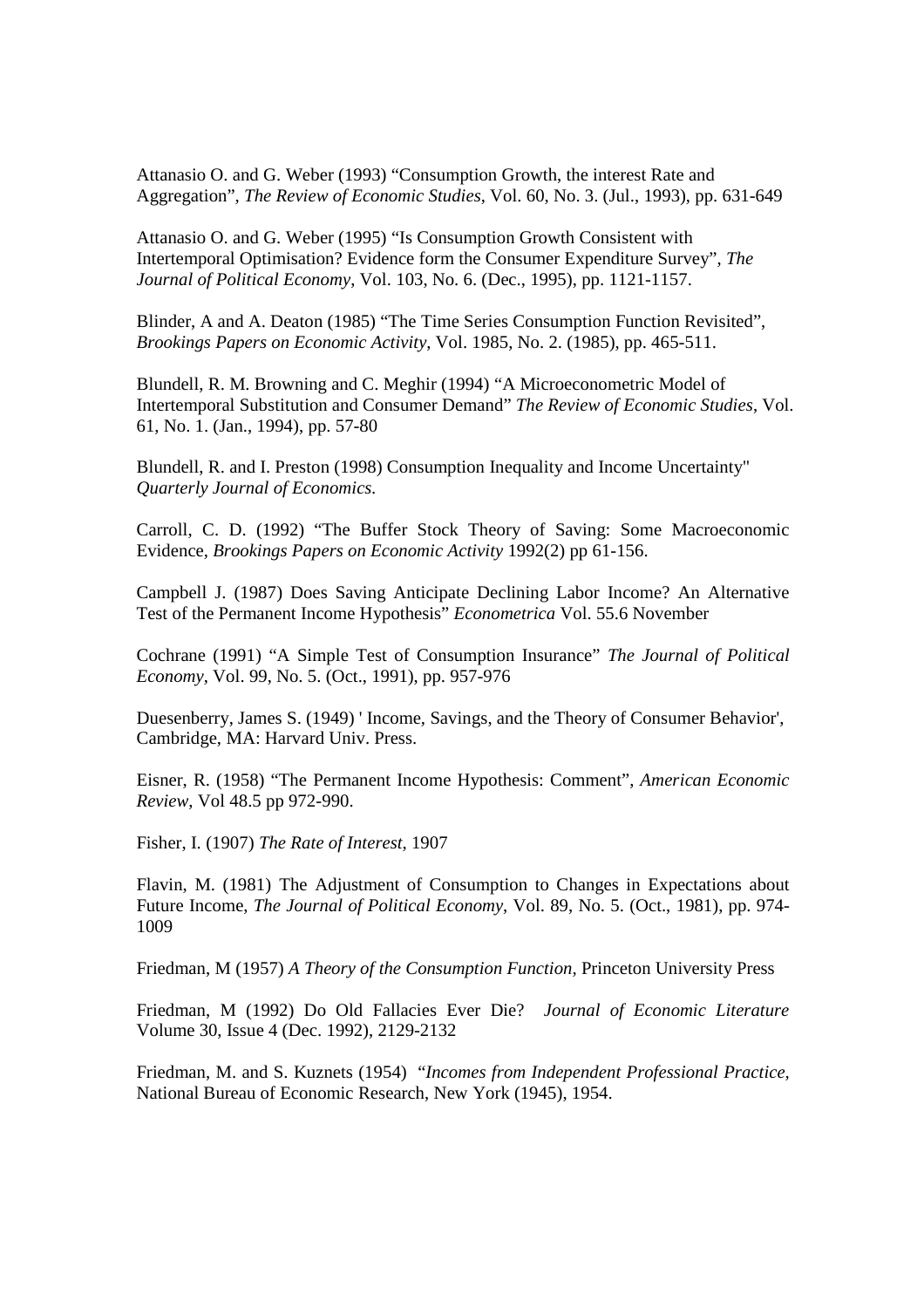Ghez G. and G. Becker (1975) Allocation of Time and Goods over the Life Cycle, NBER

Goldberger, Arthur S. (1972) Structural Equation Methods in the Social Sciences, *Econometrica.* November, 40:6, pp. 979–1001.

Gottschalk, Peter and Robert Moffitt (1993), "The growth of earnings instability in the US labor market", Brooking Papers on Economic Activity, 217-272.

Griliches, Zvi. 1977. "Estimating the Returns to Schooling: Some Econometric problems," Econometrica, 45(1), pp. 1-22.

Hall, R (1978) "Stochastic Implications of the Life-Cycle Permanent Income Hypothesis", *Journal of Political Economy*, Vol. 86, No. 6. (Dec., 1978), pp. 971-987

Hansen, L.P. and K. Singleton (1983) Stochastic Consumption, Risk Aversion and the Temporal Behaviour of Asset Returns, *The Journal of Political Economy*, Vol. 91, No. 2. (Apr., 1983), pp. 249-265.

Heckman, J.J.H. (1974) "Life Cycle Consumption and Labour Supply: An Explanation of the Relationship between Income and Consumption over the Life Cycle", *The American Economic Review*, Vol. 64, No. 1. (Mar., 1974), pp. 188-194.

Hotelling, Harold (1933) "Review of *The triumph of mediocrity in business"*, by Horace Secrist, *Journal of the American Statistical Association*, Dec. 1933, 28(184), 463-65.

Hubbard, G., J. Skinner and S. Zeldes (1995) Precautionary Savings and Social Insurance, *The Journal of Political Economy*, Vol. 103, No. 2. (Apr., 1995), pp. 360-399.

Keynes, J. M (1935) The General Theory of Employment, Interest, and Money, New York: Harcourt Brace & World.

Lillard, Lee and R. Willis (1978) "Dynamic Aspects of Earnings Mobility", *Econometrica*, Vol. 46, No. 5. (Sep., 1978), pp. 985-1012

MaCurdy, T. (1982) The use of time series processes to model the error structure of earnings in a longitudinal data analysis, *Journal of Econometrics* Volume 18, Issue 1 *Pages 83-114*

Meghir, C and L. Pistaferri (2002) "Income Variance Dynamics and Heterogeneity" IFS working paper W01/07 http://www.ifs.org.uk/workingpapers/wp0107.pdf, forthcoming *Econometrica*.

Modigliani F. and R. Brumberg (1954) Utility Analysis and the Consumption Function: An Interpretation of Cross –Section Data, in *Post Keynesian Economics* ed by K. Kurihara pp 388-436, Rutgers University Press, New Brunswick N.J.